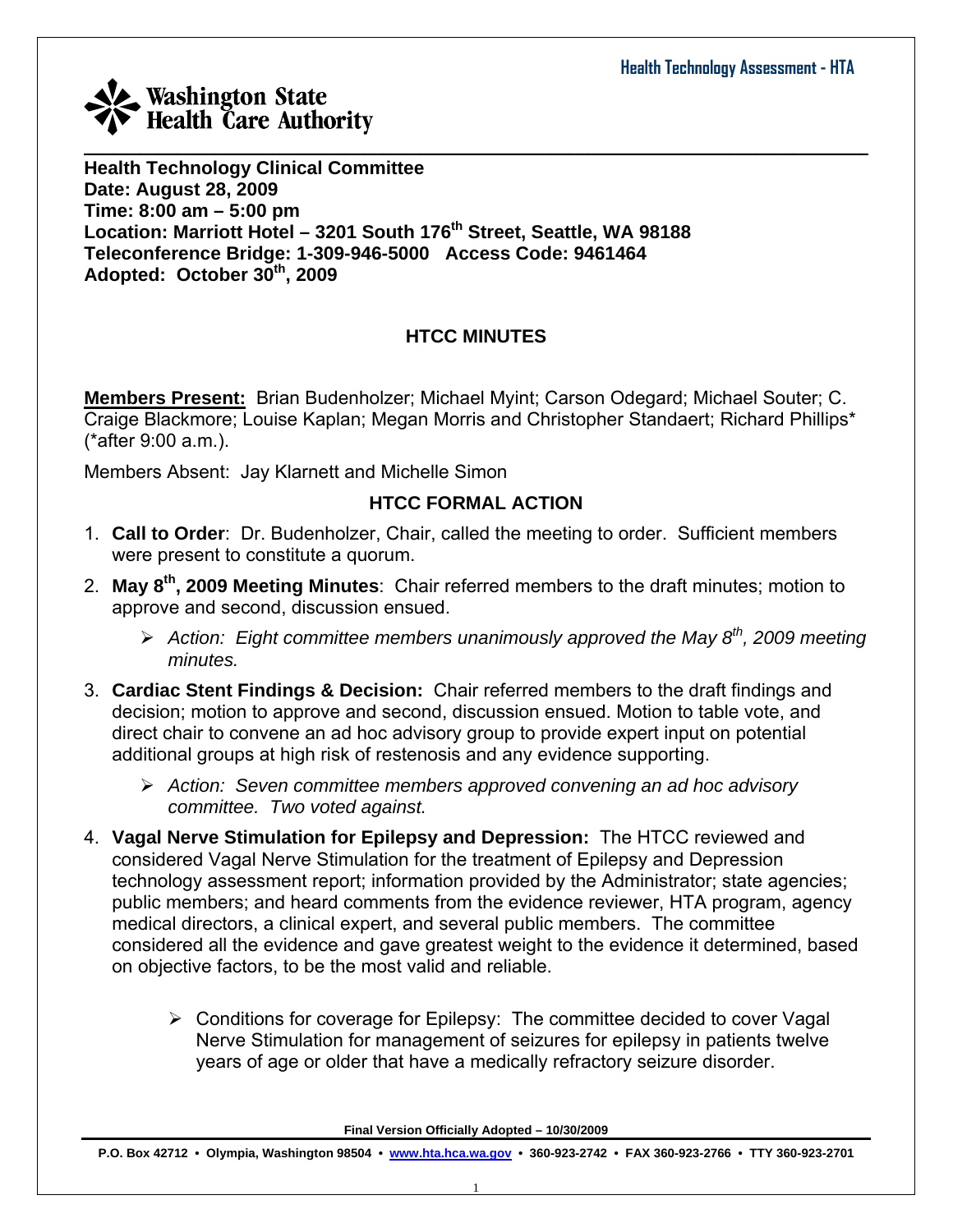| <b>HTCC COMMITTEE COVERAGE DETERMINATION VOTE</b> |                                                            |  |  |  |  |  |  |
|---------------------------------------------------|------------------------------------------------------------|--|--|--|--|--|--|
|                                                   | <b>Not</b><br>Covered<br><b>Unconditionally</b><br>covered |  |  |  |  |  |  |
| <b>Epilepsy</b>                                   |                                                            |  |  |  |  |  |  |
| <b>Depression</b>                                 | 9                                                          |  |  |  |  |  |  |

- ¾ *Action:* The committee chair directed HTA staff to prepare a Findings and Decision document on Vagal Nerve Stimulators reflective of the majority vote for final approval at the next pubic meeting.
- 5. **Bone Growth Stimulators:** The HTCC reviewed and considered the Bone Growth Stimulators technology assessment report; information provided by the Administrator; state agencies; public members; and heard comments from the evidence reviewer, HTA program, agency medical directors, a clinical expert, and several public members. The committee considered all the evidence and gave greatest weight to the evidence it determined, based on objective factors, to be the most valid and reliable.

| <b>HTCC COMMITTEE COVERAGE DETERMINATION VOTE</b>                                                                         |  |  |  |  |  |  |  |
|---------------------------------------------------------------------------------------------------------------------------|--|--|--|--|--|--|--|
| <b>Covered</b><br><b>Not</b><br><b>Under Certain</b><br>Covered<br><b>Unconditionally</b><br>covered<br><b>Conditions</b> |  |  |  |  |  |  |  |
| <b>Bone Growth Stimulators</b>                                                                                            |  |  |  |  |  |  |  |

- $\triangleright$  Conditions for coverage: The committee decided to cover with conditions Bone Growth Stimulators, conditions for coverage are consistent with Medicare's national coverage decision plus ultrasonic stimulation for treatment of fresh fractures that are at high risk of non-union.
- ¾ Medicare Covered conditions include:
	- *Electrical Noninvasive and Invasive Stimulator device is covered only for the following indications: (a)* Nonunion of long bone fractures (3 or more months ceased healing, 2 radiographs minimum 90 days apart); (b) Failed fusion, where a minimum of 9 months has elapsed since the last surgery; or adjunct to fusion for patients with a previously failed fusion and high risk of psuedarthrosis; and (c) Congenital psuedarthrosis (noninvasive only).
	- *Ultrasonic stimulator: (a)* Nonunion confirmed by 2 radiographs minimum 90 days apart and physician statement of no clinical evidence of fracture healing.
	- Non Covered Indications: (a) Nonunion of skull, vertebrae or tumor related; and (b) Ultrasonic stimulator – delayed fractures and concurrent use with other noninvasive stimulator.
- ¾ *Action:* The committee chair directed HTA staff to prepare a Findings and Decision document on Bone Growth Stimulators reflective of the majority vote for final approval at the next pubic meeting.

**Final Version Officially Adopted – 10/30/2009**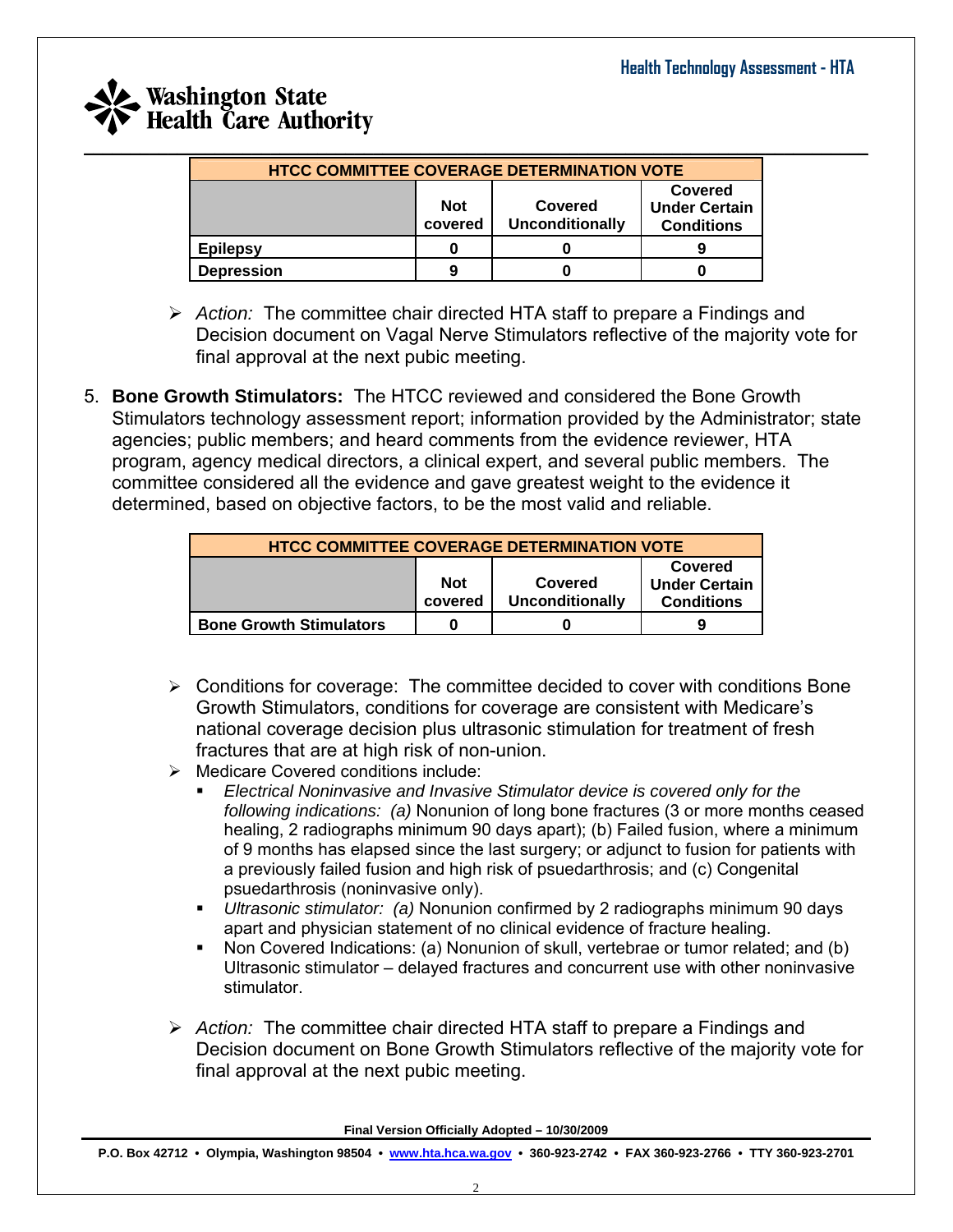## **SUMMARY OF HTCC MEETING TOPICS, PRESENTATION, AND DISCUSSION**

### **Agenda Item: Welcome & Introductions**

 $\checkmark$  The Health Technology Clinical Committee (HTCC) met on August 28<sup>th</sup>, 2009.

### **Agenda Item: Meeting Open and HTA Program Update**

Dr. Brian Budenholzer, HTCC Chair, opened the public meeting. Leah Hole-Curry, HTA Program Director, provided an overview of the agenda, meeting guide and purpose, room logistics, and introductions.

Leah Hole-Curry, HTA Program Director, provided an update on HTA program activities and outcomes.

 $\_$  , and the set of the set of the set of the set of the set of the set of the set of the set of the set of the set of the set of the set of the set of the set of the set of the set of the set of the set of the set of th

 $\checkmark$  Evidence Reports Underway: Calcium Scoring, Hip Resurfacing and Electrical Neural Stimulation (ENS) are currently underway with the vendor and the HTA program. Evidence Reports not yet started are Glucose Monitoring and Sleep Apnea Diagnosis and Treatment.

### **Agenda Item: Previous Meeting Business**

May 8<sup>th</sup>, 2009 Meeting Minutes: Chair referred members to the draft minutes and called for a motion and discussion. Minutes were circulated prior to the meeting and posted. No committee requests for changes were received.

¾ *Action: Eight committee members unanimously approved the May 8th, 2009 meeting minutes.* 

Cardiac Stents Findings and Decision:Chair referred members to the draft findings and decision and called for further discussion. (Postponed discussion to later in meeting to ensure attendance and input of late member).

- $\checkmark$  The committee met on May 8, 2009 to review the topic of bare metal versus drug eluting cardiac stents. The committee made a draft decision to cover bare metal stents, and cover drug eluting stents under certain conditions. The conditions are: cover for patients at high risk of restenosis, including patients with – diabetes, vessels smaller than 3 mm, or lesions longer than 15 mm.
- Subsequent to the meeting, staff drafted a Cardiac Stent Findings and Decision document based on committee discussion and direction and posted for comment. Comments were received from a committee member, 3 providers (Dr. Larry Dean, Dr. Steve Goldberg, and Providence Health & Services), and 3 professional groups (SCAI, Washington State Hospital Association and Swedish Heart & Vascular Institute). Commenter's expressed concerns or disagreement with the draft decision. Comments were collated and sent to committee members in advance. One commenter believed a technical error in the document was present and requested staff confirm through the hearing record accuracy. Staff confirmed accuracy and reported to committee.
- $\checkmark$  Based on public input and committee discussion, the committee would like additional expert input prior to finalizing the conditional coverage criteria, specifically around high risk groups. The committee agreed that the Chair would work with staff in convening an ad hoc advisory committee.
	- **Final Version Officially Adopted 10/30/2009**  ¾ *Action: Seven committee members approved convening an ad hoc advisory committee. One committee member voted against the formation of an ad hoc advisory committee.*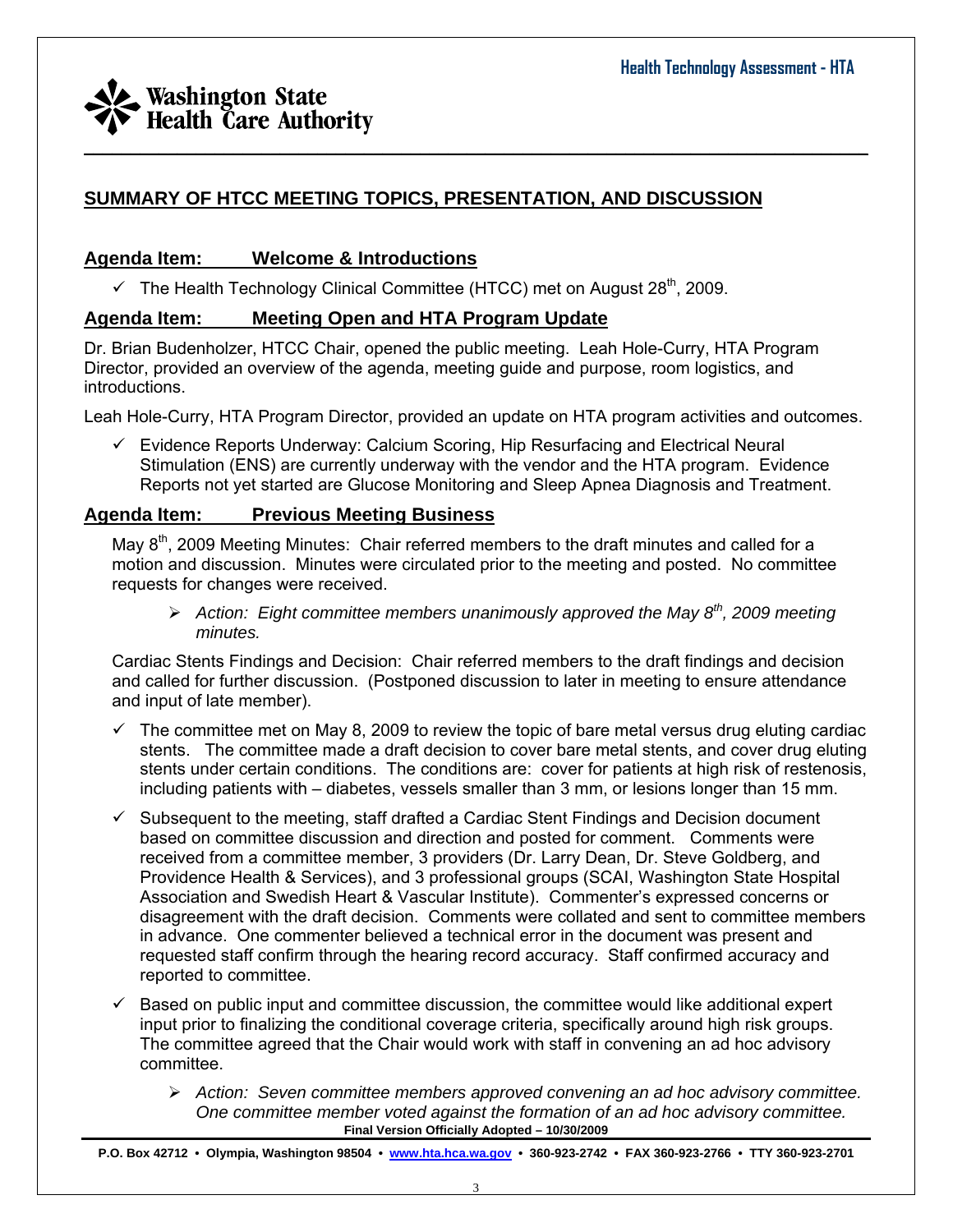## **Agenda Item: Vagal Nerve Stimulation for Epilepsy and Depression Topic Review**

 $\_$  , and the set of the set of the set of the set of the set of the set of the set of the set of the set of the set of the set of the set of the set of the set of the set of the set of the set of the set of the set of th

Leah Hole-Curry, HTA Program Director, introduced the first technology topic up for discussion:

 $\checkmark$  Vagal Nerve Stimulation for the treatment of Epilepsy and Depression: review of the evidence of the safety, efficacy and cost-effectiveness of Vagal Nerve Stimulation.

#### **Vagal Nerve Stimulation – Epilepsy and Depression**

- $\checkmark$  Epilepsy is a neurological condition impacting 2.3 million people in the US, with an estimated 600,000 experiencing complex partial seizures.
	- $\circ$  Epilepsy causes seizures that can involve loss of consciousness and may not be controlled by medication.
- $\checkmark$  Depression (major depressive disorder) is a mood disorder that affects approximately 18.8 million adults in the US annually.
	- $\circ$  Depression has a high recurrence rate and associated burden, interfering with ability to work, sleep, eat and function, and with symptoms from persistent sadness or anxiety to suicide.
	- $\circ$  The etiology of depression is unclear, and it appears that a variety of genetic, environmental and psychological factors may be involved in the onset of a depressive period.
- $\checkmark$  VNS first was clinically applied as an anti-convulsant in 1980s and is now being explored for disease beyond epilepsy, including depression.
- $\checkmark$  VNS stimulates the left vagus nerve using electrical signals generated by an implanted pulse generator. The vagus nerve carries sensory information to the brain from the head, neck, thorax and abdomen.
- $\checkmark$  Evolving understanding continues on the neurobiological effects of VNS therapy as a function of the different use parameters (frequency, intensity, pulse width, duration and dose).
- $\checkmark$  Exact mechanism of action by which VNS reduces clinical symptoms is not known, but imaging and clinical studies demonstrate brain function changes.
- $\checkmark$  One of several forms of therapeutic physical brain stimulation (both invasive and non-invasive) includes: electroconvulsive therapy (ECT), transcranial magnetic stimulation (TMS) and deep brain stimulation (DBS). Alternative treatments include: pharmacotherapy and brain surgery.
- $\checkmark$  VNS has been used as an adjunct treatment for epilepsy (most continue with medication) in patients 12 years of age or older, who continue to suffer from partial-onset seizures, generally with: a seizure frequency of at least six per month while on antiepileptic medication, and who have either failed surgical treatment or are not suitable surgical candidates.
	- $\circ$  VNS was recently approved as an adjunct to treat major treatment resistant depression in persons over 18 years of age.
- $\checkmark$  Treatment expectation with VNS is a reduction in frequency and severity and length of seizures or depressive episodes.

**Final Version Officially Adopted – 10/30/2009**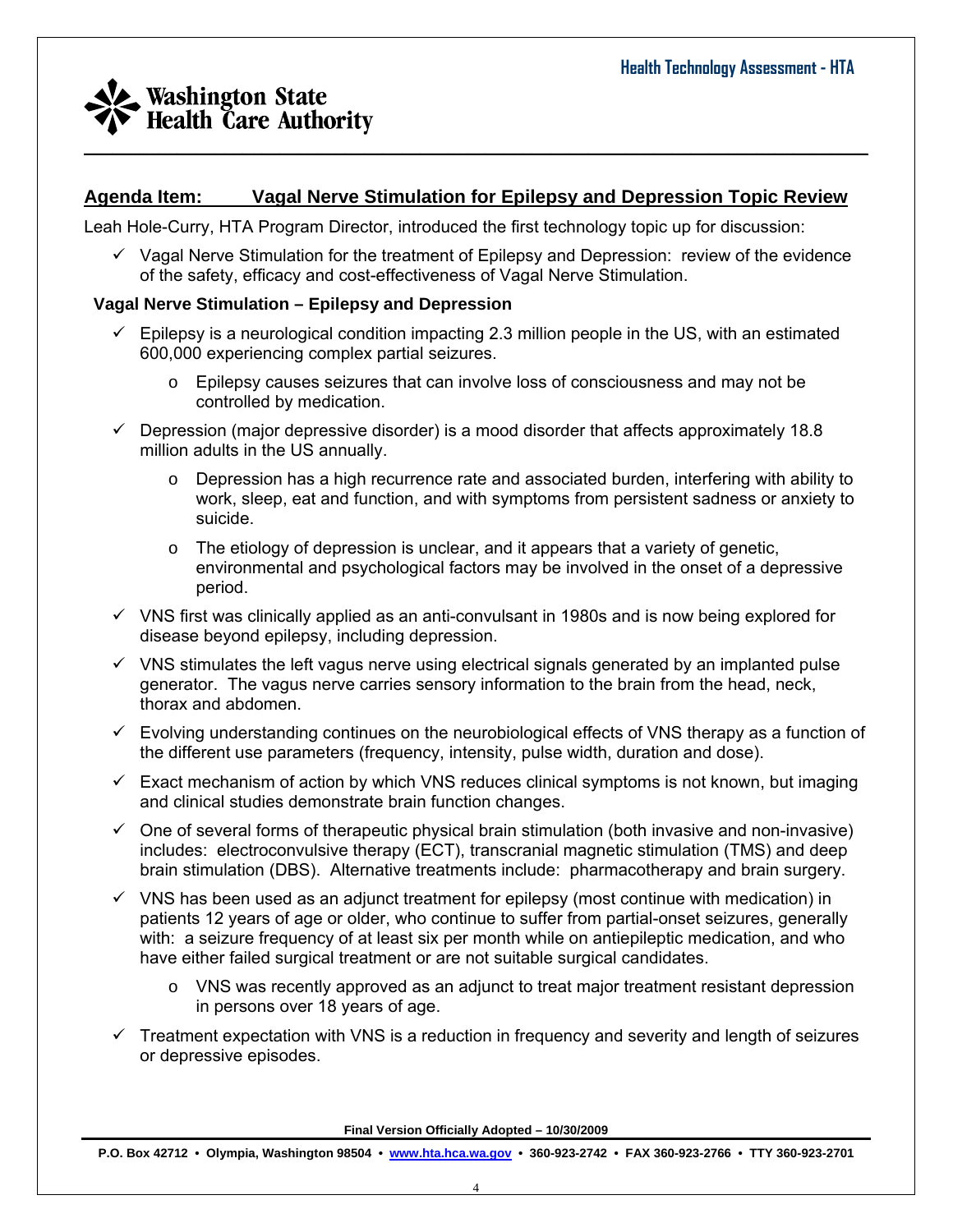$\checkmark$  VNS Complications: Changing the stimulation parameters reverses many minor complications such as voice changes while others are permanent or may require device explantation. VNS may increase depression and suicide ideation and suicide attempts.

 $\_$  , and the set of the set of the set of the set of the set of the set of the set of the set of the set of the set of the set of the set of the set of the set of the set of the set of the set of the set of the set of th

- $\checkmark$  FDA Approval:
	- o 1997 FDA approval to treat medically refractory, complex partial seizures in patients over age 12.
	- $\circ$  2005 FDA approval as adjunct to treat chronic or recurrent depression in patients over 18 years of age experiencing major depressant episode without sufficient response to four or more adequate antidepressant treatments.
- $\checkmark$  Medicare Coverage and Clinical Guidelines:
	- o There is a National Medicare policy on VNS for both epilepsy and depression (VNS policy for Epilepsy did not cite evidence, but depression policy does) --
		- VNS is a reasonable and necessary for patients with medically refractory partial onset seizures for whom surgery is not recommended or for whom surgery has failed (1999).
		- VNS is not reasonable and necessary for resistant depression (2007).
	- o VNS Clinical Guidelines for Epilepsy
		- Three cited in report two supports FDA indicated use, one does not (MSAC, Australia, 2008; British Medical Journal Review, 2009; and NICE, England, 2004).
	- o VNS Clinical Guidelines for Depression
		- Three cited in report all concluding insufficient evidence to recommend (California Technology Assessment Forum, CTAF, 2006; Institute for Clinical Systems Improvement, ICSI, 2009; and Kaiser Permanente Care Management Institute, 2006).

### **Agenda Item: Public Comments**

- $\checkmark$  Scheduled Public Comments: No scheduled public comments.
- $\checkmark$  Open Public Comments: Three individuals provided comments during the open portion (limited to three minute comments):
	- o Stan Jackson, Cyberonics, manufacturer, provided a statement on coverage for VNS, including a New York Blue Cross Blue Shield plan that covered VNS after reviewing evidence.
	- $\circ$  Brent Herrmann, Epilepsy Foundation NW, provided a statement regarding the positive impacts on quality of life that VNS has for epileptic individuals.
	- o Ryder Guinn, neurosurgeon at Swedish Medical Center, representing himself, provided a statement that evidence shows measurable benefit even though patients and level of difference is unknown.

**Final Version Officially Adopted – 10/30/2009**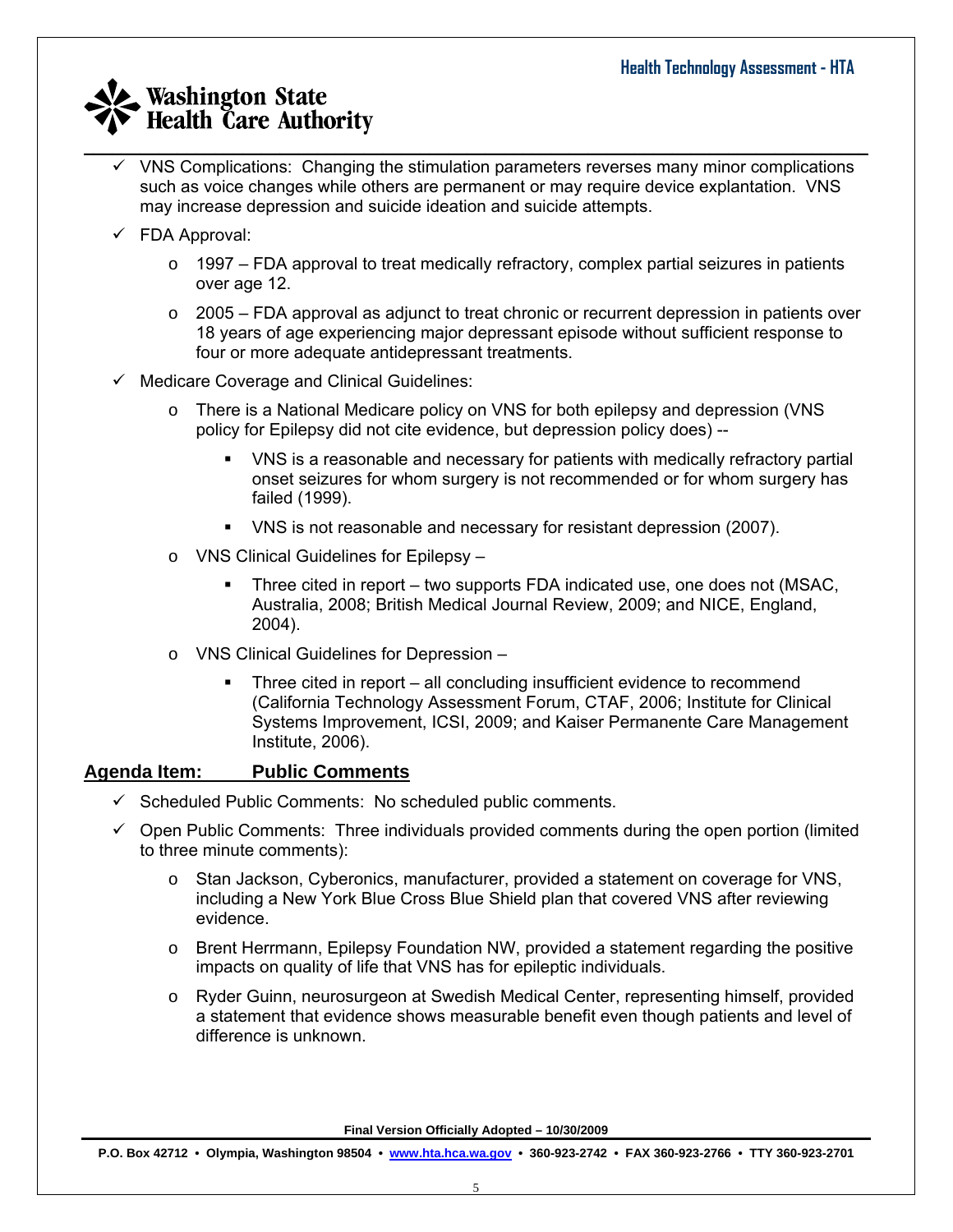#### $\_$  , and the set of the set of the set of the set of the set of the set of the set of the set of the set of the set of the set of the set of the set of the set of the set of the set of the set of the set of the set of th **Agenda Item: Vagal Nerve Stimulation Topic – Agency Data**

Dr. Nancy Fisher, Health Care Authority (HCA) Medical Director, presented to the committee the agency utilization and outcomes for Vagal Nerve Stimulation.

- $\checkmark$  Key agency concerns for prioritization:
	- $\circ$  Efficacy concerns High: adjunct treatment; patient selection and stimulation parameters are still under study. Low evidence, but pressure to diffuse to uses other than anti-convulsant.
	- $\circ$  Safety concerns High: VNS implantation and surgical risk; long term use unknowns and may increase suicide ideation. The etiology of depression is unclear, and it appears that a variety of genetic, environmental, and psychological factors may be involved in the onset of a depressive period.
	- $\circ$  Cost concerns High: about over or mis-utilization and expansion to other treatment areas, and cost of additional (not replacement) treatment if no or little advantage.
- $\checkmark$  Implantation Procedure by Conditions for Vagal Nerve Stimulation --

UMP & Medicaid Only (2003 – 2008) - 138 procedures

 $\checkmark$  Total \* Payments for Vagus Nerve Stimulators --

UMP & Medicaid Only (2003 – 2008)

|                          | 2003 | 2004 | 2005                                                                 | 2006    | 2007    | 2008                                                                 | <b>Total</b> |
|--------------------------|------|------|----------------------------------------------------------------------|---------|---------|----------------------------------------------------------------------|--------------|
| Epilepsy                 |      |      |                                                                      |         |         | \$74,053   \$312,322   \$276,473   \$371,855   \$510,892   \$407,164 | \$1,952,758  |
| Depression $  $12,514  $ |      | \$0  | \$0                                                                  | \$7,426 | \$1,020 | \$1,240                                                              | \$22,200     |
| Total                    |      |      | \$86,567   \$312,322   \$276,473   \$379,281   \$511,912   \$408,404 |         |         |                                                                      | \$1,974,958  |

*\* Total includes inpatient, outpatient, implantations, revisions, removals, analysis, and medical devices \*\* Average expense of NCP \$1,974,958/138 =\$14,310*

- $\checkmark$  VNS Challenges: plethora of clinical complications; close monitoring; difficulty in titrating stimulation dose; and treatment of effect delayed in epilepsy, unknown for depression.
- $\checkmark$  Agency Recommendations:
	- $\triangleright$  Epilepsy: complex partial seizures cover with conditions. Other seizure disorders no coverage.
	- $\triangleright$  Depression: major depressive disorder (MDD) no coverage. Bipolar disorder no coverage.
	- $\triangleright$  Consistent with CMS and other health plans and evidence-based coverage policies.

## **Agenda Item: Evidence Review Presentation**

Hayes, Inc. presented an overview of their evidence report on Vagus Nerve Stimulation for Epilepsy and Depression.

 $\checkmark$  Epilepsy Scope: PICO approach --

**Final Version Officially Adopted – 10/30/2009**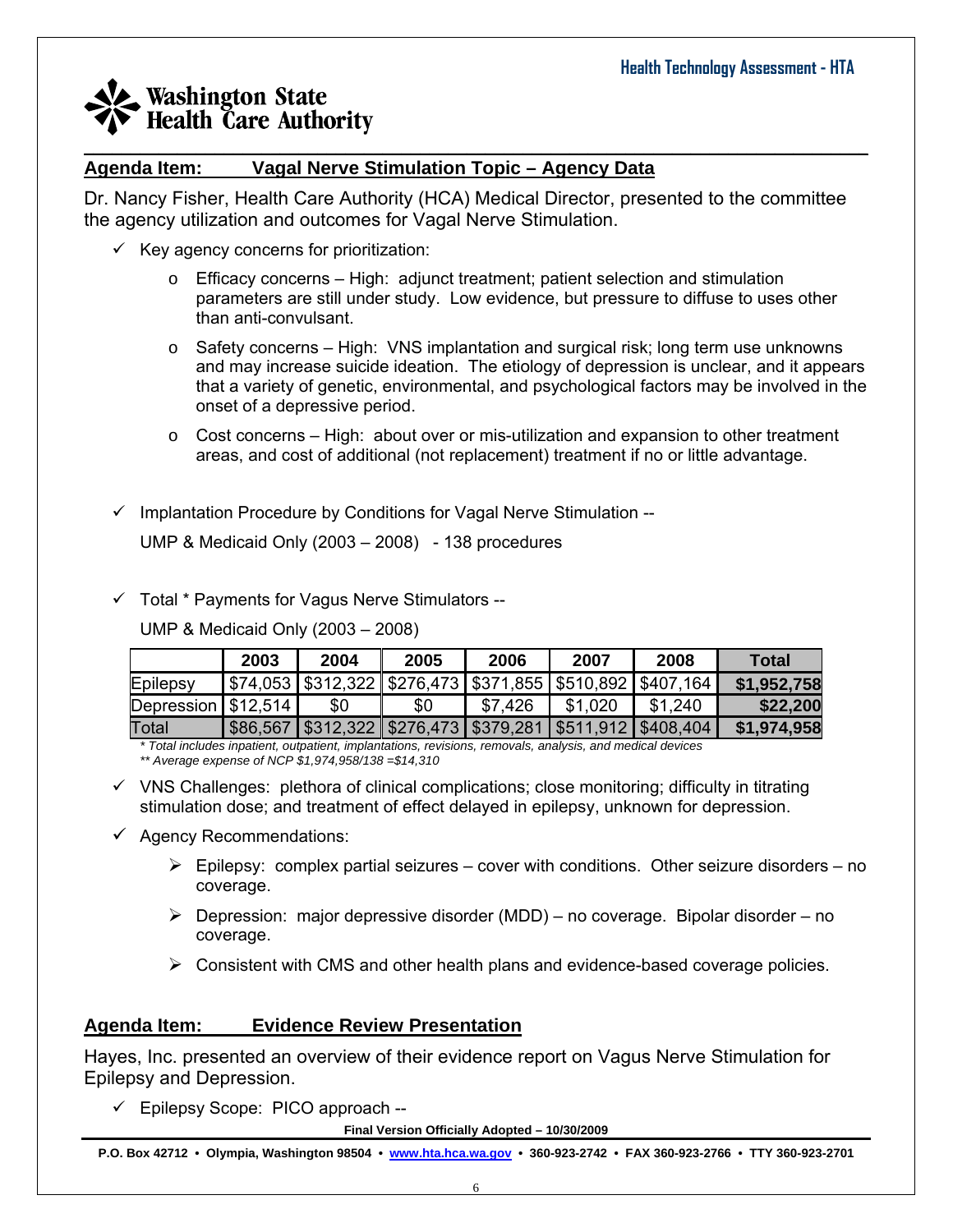- $\_$  , and the set of the set of the set of the set of the set of the set of the set of the set of the set of the set of the set of the set of the set of the set of the set of the set of the set of the set of the set of th o Population: Adults and children with medically intractable epilepsy
	- o Intervention: VNS as an adjunct to medical treatment
	- o Comparators: Sham-VNS, antiepileptic medication, surgical resection
	- o Outcomes: Seizure severity; duration; frequency; quality of life; complications
	- $\checkmark$  Vagus Nerve Stimulation is a programmable pulse generator implanted into the patient's chest that delivers current via electrodes attached to the vagus nerve. VNS has adjustable stimulation parameters, and a magnet can be used to control stimulation.
	- $\checkmark$  Clinical Overview: VNS was introduced as a treatment for intractable partial epilepsy in 1997. Approximately 2.3 million people in the US have epilepsy. 600,000 experience partial complex seizures. 33% of patients have inadequate seizure control.
		- o Resective brain surgery can be effective in some patients but carries significant risk to the patient.
	- $\checkmark$  Literature Search: Previous Hayes reports (2007); MEDLINE/EMBASE (2007 to July 2009) and websites of MED Project core sources. Selection: meta-analysis / systematic reviews; primary studies (not in systematic reviews) that included – prospective controlled and uncontrolled studies > 10 patients; and retrospective studies > 50 patients (other types of seizures, young children, long-term follow-up).
	- $\checkmark$  Selected Reviews and Studies: 1 Cochrane meta-analysis was included; and 30 primary studies were included – 2 randomized controlled trials (RCTs); 4 nonrandomized controlled trials; and 33 uncontrolled studies.
	- $\checkmark$  Effect of VNS on Seizure Control in Partial Epilepsy
		- $\circ$  VNS reduced seizure frequency by 24.5% to 27.9% from baseline compared with 6.1% to 15.2% in sham VNS.
		- o Overall, 21% to 75% of patients experienced at least a 50% mean reduction.
		- o Treatment benefit was maintained for up to 10 years.
		- $\circ$  Adults and children older than 12 years of age seem to benefit equally from the treatment.
	- $\checkmark$  Generalized Seizures and Lennox-Gastaut Syndrome limited evidence was available for generalized seizures and Lennox-Gastaut syndrome. VNS therapy may be effective for these types of seizures, but the quality of the evidence was poor. Controlled studies are needed to confirm results.
	- $\checkmark$  Effect of VNS on Quality of Life in Epilepsy the effect of VNS on quality of life is unclear. While VNS improved elements of quality of life in some patients, the specific number and type of improvements were inconsistent among studies. However, insufficient power to detect a significant effect makes interpretation of these results difficult.
	- $\checkmark$  Safety of VNS for Epilepsy safety data for VNS are available for a time frame of up to ten years.
		- o Most common complications: voice alterations, hoarseness, cough, pain, dyspnea, infection, paresthesia, headache and pharyngitis.

**Final Version Officially Adopted – 10/30/2009**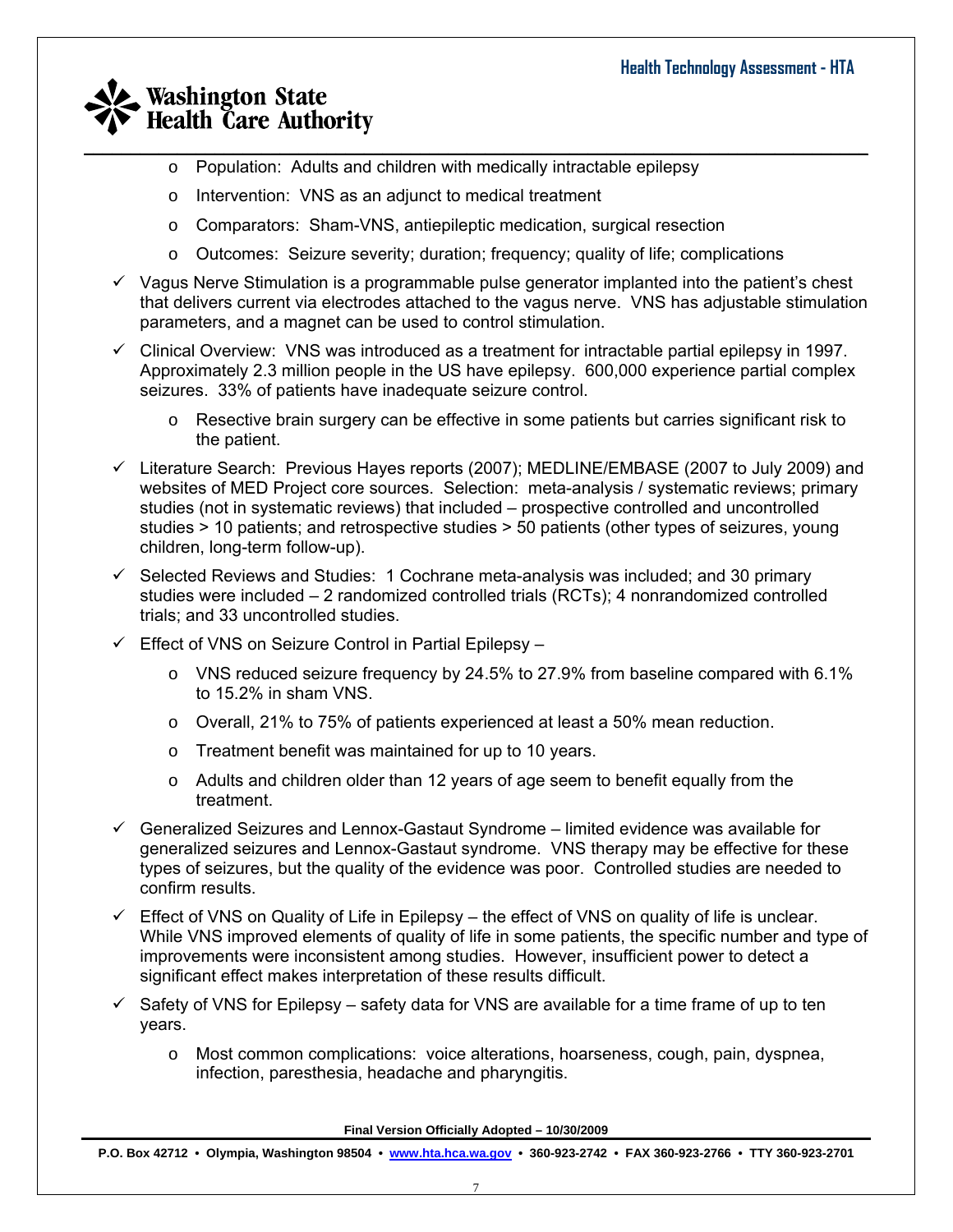- $\_$  , and the set of the set of the set of the set of the set of the set of the set of the set of the set of the set of the set of the set of the set of the set of the set of the set of the set of the set of the set of th • These problems were generally mild, decreased over time, or could be resolved by changing device parameters.
	- o There is no indication that VNS increases the incidence of Sudden Unexpected Death in Epilepsy (SUDEP).
	- $\checkmark$  Differential Effectiveness there is currently insufficient evidence to suggest that effectiveness may vary by patient characteristics and predictors of a treatment response have not been established. However, the current evidence from small pilot studies suggests that VNS may also be effective in patients 12 years of age or younger and those older than 50 years of age. VNS may be more effective for patients who had no previous surgical treatment for epilepsy.
	- $\checkmark$  Economic Evaluations six economic evaluations were identified and summarized. All indicated cost savings from significant decrease in healthcare utilization, e.g., avoidance of ER visits (\$3,000 per year in 1 study; 99% decline in another).
	- $\checkmark$  Conclusions and Discussion Synopsis of Evidence: there is high quality evidence from RCTs and long-term studies regarding the benefit and safety of VNS to conclude that VNS reduces seizure rates in some patients older than 12 years of age with medically refractory partial seizures who are not suitable candidates for surgery or in whom surgical treatment has failed.
		- $\circ$  Low Quality Evidence: (1) that VNS may also benefit some patients with generalized seizures or Lennox-Gastaut syndrome and (2) that VNS may also benefit patients younger than 12 years of age.
	- $\checkmark$  Conclusions and Discussion Translation to Policy / Practice: patients with chronic, severe, medication-resistant epilepsy have few treatment options. Not all patients respond to VNS treatment and response may vary considerably among patients. Patients who had previously undergone antiepileptic surgery may benefit less from VNS. Risks and benefits of VNS versus epilepsy surgery have to be taken into consideration.
	- $\checkmark$  Depression Scope: PICO Approach
		- o Population: Patients with chronic, severe, treatment-resistant MDD or bipolar disorder
		- o Intervention: VNS as an adjunct to medical treatment
		- o Comparators: Pharmacotherapy, psychotherapy, electroconvulsive therapy, sham treatment
		- $\circ$  Outcomes: Changes in depression severity, complications, quality of life, function, length of depression-related hospitalization, number of required psychiatric treatments.
	- $\checkmark$  Clinical Overview: Depression is a mood disorder that affects approximately 5% to 10% of adults. Major depressive episodes are treated pharmacologically or with electroconvulsive therapy (ECT). VNS is being investigated for the treatment of chronic, severe, treatmentresistant major depressive disorder and bipolar disorders.
	- $\checkmark$  Policy Overview: One estimate is that 200,000 patients have treatment-resistant major depression. In July 2005, the FDA approved the VNS Therapy™ System (Cyberonics, Inc.) for treatment-resistant depression (FDA, 2005).
		- o CMS does not cover VNS as a treatment for depression at this time (CMS, 2009).
	- $\checkmark$  Literature Search: Previous Hayes reports (2005); MEDLINE/EMBASE (2005 to June 2009) and websites of MED Project core sources. Selection: meta-analysis; primary studies (not in

#### **Final Version Officially Adopted – 10/30/2009**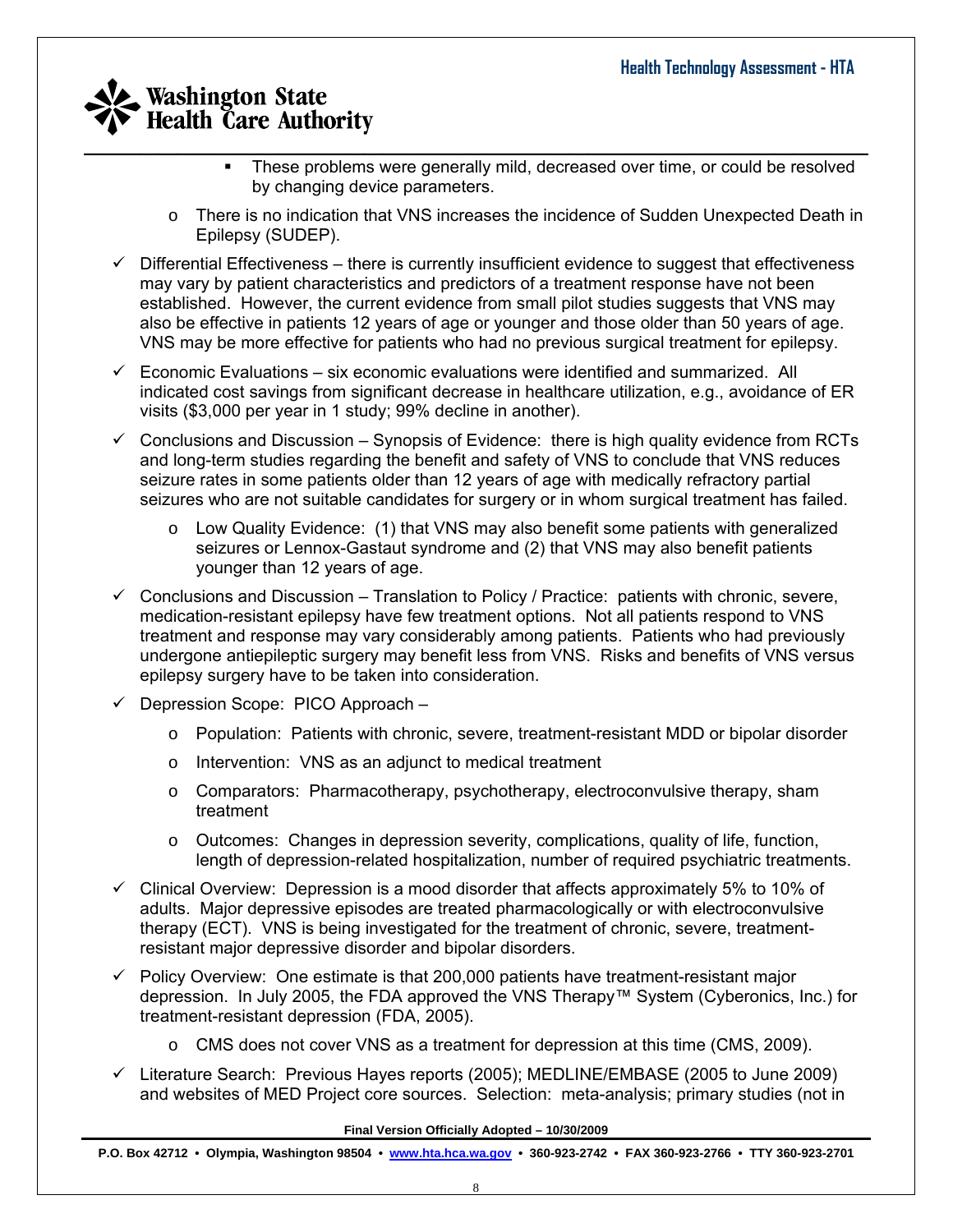$\_$  , and the set of the set of the set of the set of the set of the set of the set of the set of the set of the set of the set of the set of the set of the set of the set of the set of the set of the set of the set of th systematic reviews) that included – prospective controlled and uncontrolled studies > 10 patients; and retrospective studies > 50 patients.

- $\checkmark$  Selected Reviews and Studies: 1 double-blind, randomized, parallel-group, sham-controlled study of VNS for treatment-resistant depression (D02 trial); 1 small, prospective, open-label study using sex-matched and age-matched controls (MDD); and 5 uncontrolled studies.
- $\checkmark$  Effect of VNS on the Severity of Depression RCT showed no significant difference between active (n=112) and sham VNS (n=110) in treatment response rates (15.2% versus 10.0, respectively; P=0.251). There were no significant differences between active and sham VNS groups for 4 of 5 scales used as secondary measures of efficacy.
	- $\circ$  Data analysis without adjustment for confounding factors suggests that VNS plus standard treatment was superior treatment alone.
	- $\circ$  Medium-Term Effectiveness patients who respond to the treatment at 3 or 13 months are likely to maintain the response for up to 24 months.
		- A concern for these studies is that they used a lower threshold for the definition of responders; therefore, if the response rates had been based on the original threshold, actual long-term response rates might be lower. Lastly, the study was uncontrolled, thus the potential for bias.
- $\checkmark$  Safety of VNS for Depression worsening of depression and attempted suicides occurred but was not correlated with VNS use. Medium-term safety data were only available from uncontrolled trials for up to 2 years.
	- $\circ$  In the RCT (D02 trial, n=235): device explantation due to infection in 1 patient and 1 suicide in the active VNS group. Other complication rates were similar between active and sham treatment.
- $\checkmark$  Differential Effectiveness the evidence is insufficient to establish patient selection criteria for VNS in patients with treatment-resistant depression, and significant predictors of response have not yet been identified.
- $\checkmark$  Economic Evaluations 2 economic evaluations identified and summarized. Both projected substantial cost savings. However, since efficacy has not been proven, economic evaluations cannot substantiate cost-effectiveness.
- $\checkmark$  Conclusions and Discussion Synopsis of Evidence: the currently available evidence is of low overall quality and does not support the use of VNS as an adjunct therapy in adult patients with treatment-resistant MDD and bipolar disorders. While a moderate treatment effect was observed in the uncontrolled studies, the only randomized controlled study failed to demonstrate a statistically significant difference in primary outcomes after 10 weeks of active or sham VNS.

### **Agenda Item: HTCC Vagal Nerve Stimulation for Epilepsy and Depression Discussion and Findings**

Brian Budenholzer, Committee Chair, led a discussion of the evidence related to the safety, efficacy, and cost effectiveness of Vagal Nerve Stimulators beginning with identification of key factors and health outcomes, and then a discussion of what evidence existed on those factors.

### **1. Evidence availability and technology features**

**Final Version Officially Adopted – 10/30/2009**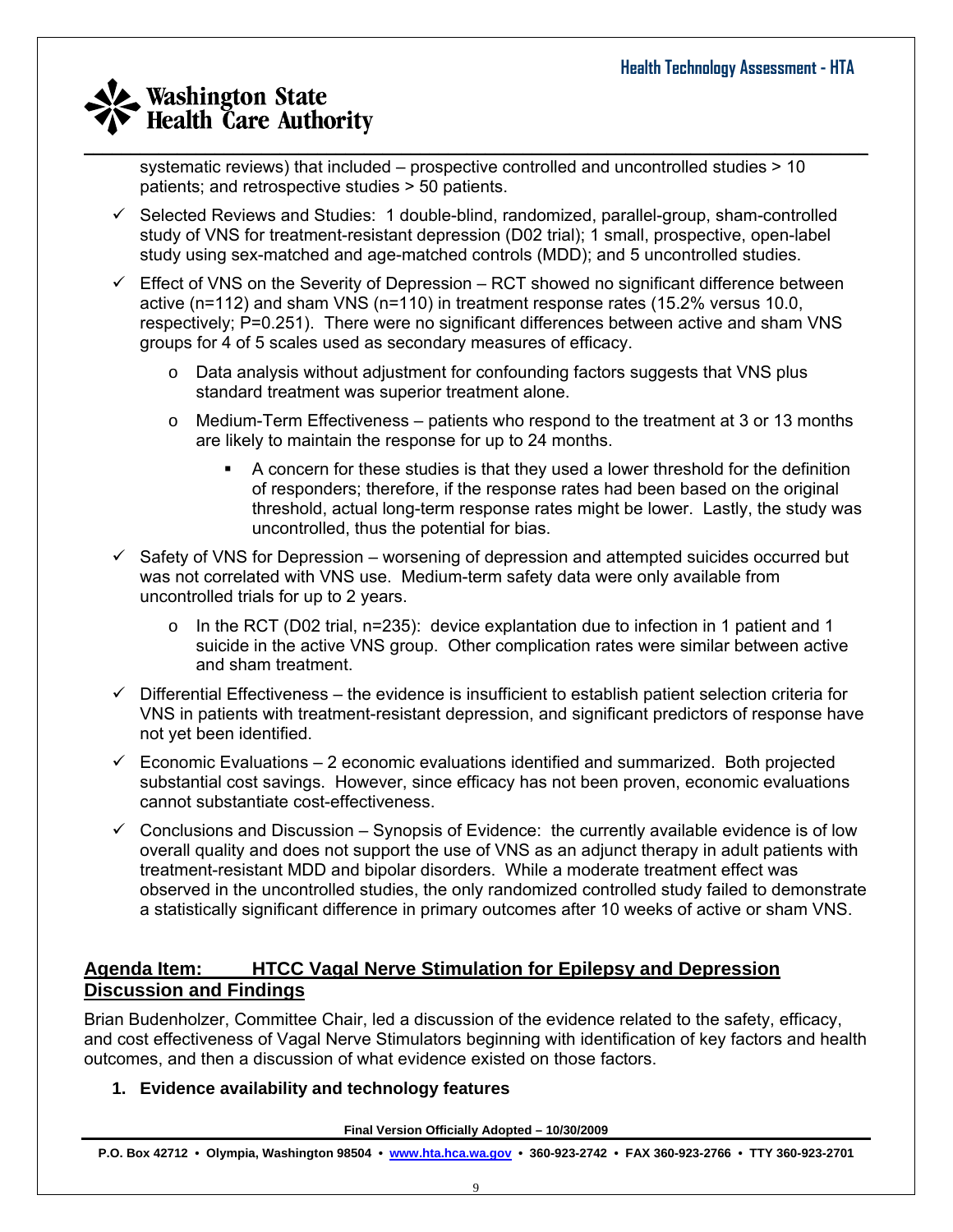- $\_$  , and the set of the set of the set of the set of the set of the set of the set of the set of the set of the set of the set of the set of the set of the set of the set of the set of the set of the set of the set of th 1.2 Vagal Nerve Stimulation – Epilepsy. The evidence based technology assessment report identified a relatively large amount of literature. The reviews and studies selected for this detailed review included one meta-analysis (Privitera, 2002), and 39 primary studies. The primary studies consisted of data from two randomized trials, four nonrandomized controlled trials, and 33 uncontrolled studies. The body of evidence reviewed involved studies with 13 to 454 patients, as well as registry data for 4,743 patients with medically refractory epilepsy syndromes and one retrospective analysis involving 1,819 patients of the incidence of sudden death in epilepsy (SUDEP).
	- 1.3 Vagal Nerve Stimulation Depression. The evidence based technology assessment report did not identify a meta-analysis that met the criteria for review. The majority of the available evidence regarding the safety and efficacy of VNS for treatment-resistant depression comes from studies funded by or performed in collaboration with Cyberonics (2009) in patient groups ranging from 9 to 235. Overall, the manufacturer planned and/or executed six studies, although, to date, complete data sets have not been published for all of the studies. The search of the peer-reviewed literature identified the following controlled studies: one doubleblind, randomized, parallel-group, sham-controlled study; one post hoc comparative analysis; one nonrandomized comparison study; and one small, prospective, open-label study. The remaining evidence was from five uncontrolled studies. There were two articles reporting on the prospective, uncontrolled extensions of the RCT. There were six articles reporting data from one open-label, nonrandomized, uncontrolled clinical study. One study reported on the results of a prospective, open-label, single-arm study. Finally, the evidence also included one small, prospective, open-label, single-arm pilot study of VNS for chronic treatment-resistant depression; and one prospective, open-label, single-arm study investigating VNS in patients with rapid cycling bipolar disorder.
	- 1.4 The committee also reviewed information provided by the Administrator, state agencies, and public members; and heard comments from the evidence reviewer, HTA program, agency medical director, subject matter experts; and several public members.

### **2. Evidence about the technology's safety**

The committee discussed multiple key factors and health outcomes that were important for consideration in their overall decision on whether the technology is safe. Summary of committee considerations follows.

- 1.5 Mortality the evidence based technology assessment report indicated little evidence of increased mortality.
	- Specific to epilepsy, no evidence that VNS increases incidence of Sudden Unexpected Death in Epilepsy, rates from one cohort study of overall death were 4.1 per 1000 for VNS patients and 4.5 per 1000 in cohort.
	- Specific to depression, evidence is more limited, and the one RCT reported one death due to suicide in VNS group. Worsening of depression and attempted suicides occurred, but evidence does not yet correlate to VNS use; data more short term (2 year).
- 1.6 Morbidity the evidence based technology assessment report indicated data on complications related to epilepsy were available up to ten years and depression up to two years. Most common complications were mild including: voice alterations, hoarseness, cough, pain, dyspnea, infection, paresthesia, headache, and pharyngitis. Additional complications reported related to treatment for depression included: attempted suicide, suicide ideation, worsening of depression, manic episodes, agitation, hypomania, and cardiovascular events.
	- Committee identified dyspnea as potentially more significant concern, with the evidence based technology assessment reporting one RCT rate of dsypnea at 25% in VNS group.

#### **Final Version Officially Adopted – 10/30/2009**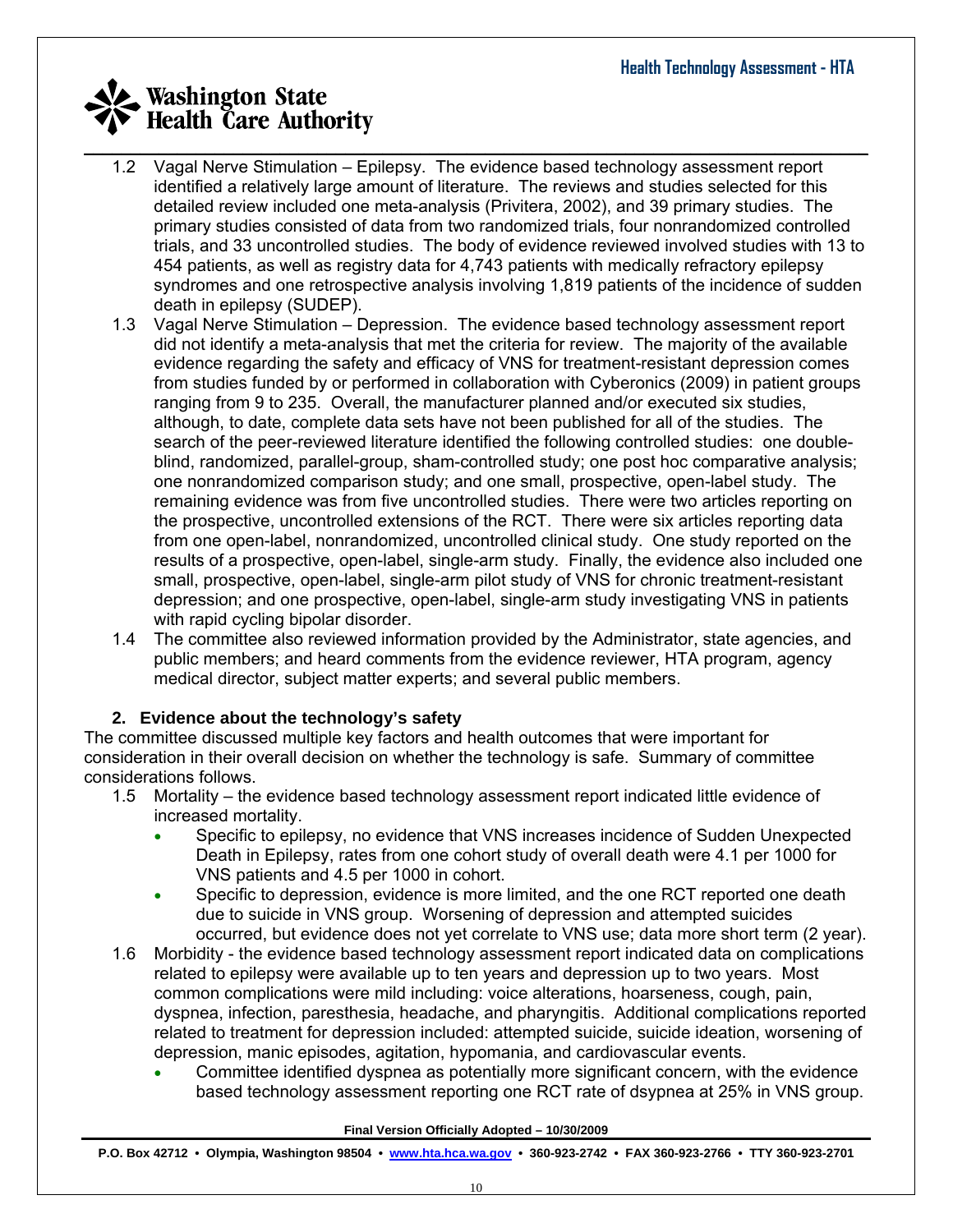$\_$  , and the set of the set of the set of the set of the set of the set of the set of the set of the set of the set of the set of the set of the set of the set of the set of the set of the set of the set of the set of th 1.7 The evidence based technology assessment report indicated that evidence for pediatric patients demonstrated similar adverse effects, though the evidence base is small, pilot studies and follow up length is not as long.

### **3. Evidence about the technology's efficacy and effectiveness**

The committee discussed multiple key factors and health outcomes that were important for consideration in their overall decision on whether the technology is effective. Summary of committee considerations follows.

- 1.8 Epilepsy Reduction in severity or frequency of seizure is the primary outcome measured. The treatment does not cure or eliminate seizures, though one comparator -surgical treatment's goal is to eliminate seizures.
	- Effect of VNS on Seizure Control in Partial Epilepsy two randomized placebo controlled trials (n=312) reduced seizure frequency by 25% from baseline compared with 6.1% to 15.2% in sham VNS. Sample size and use of sham treatment (low pulse) strengthened results as VNS can be felt. Overall, 21% to 75% of patients experienced at least a 50% mean reduction. Treatment benefit was maintained for up to 10 years.
	- One prospective study is available for generalized Seizures and Lennox-Gastaut Syndrome (n=78) – the limited evidence suggests VNS therapy may be effective for these types of seizures, but the quality of the evidence was poor. Controlled studies are needed to confirm results.
	- Insufficient evidence related to population characteristics, but small pilot studies of patients under 12 and older than 50 with no previous surgical treatment may be responsive to VNS; those with higher baseline seizure and who were older with onset of seizures may benefit more.
- 1.9 Depression Reduction in severity or frequency of depressive episodes is the primary outcome measured. The evidence based technology assessment report indicates one randomized control trial with 235 patients and a placebo lasting 12 weeks did not demonstrate a statistically significant difference.
	- Treatment is potentially investigated for chronic, severe, treatment resistant major depression disorder or bipolar disorder. Definition is not uniformly defined in literature.
	- The evidence based technology assessment report also provided information on the different instruments to measure changes in depression, and indicating a threshold of more than 50% change over baseline generally considered clinically meaningful; however the final scores must also be taken into account as changes can be misleading if the final scores still fall below the threshold for severe depression. Additionally, comparators varied in studies and may confound results, especially if comparator treatments changed during study.
	- Limited uncontrolled trials produced conflicting results compared to standard treatment and had substantial limitations beyond study design in that significant heterogeneity among comparison groups was not adjusted for in one study, and a lower than originally defined threshold for "responders" was adopted in a second study.
	- All studies were industry sponsored or supported.
- 1.10 Quality of Life: The evidence based technology report included quality of life as a key outcome.
	- Epilepsy related quality of life data is of moderate level with inconsistent results which may be due to insufficient power to detect difference.

#### **Final Version Officially Adopted – 10/30/2009**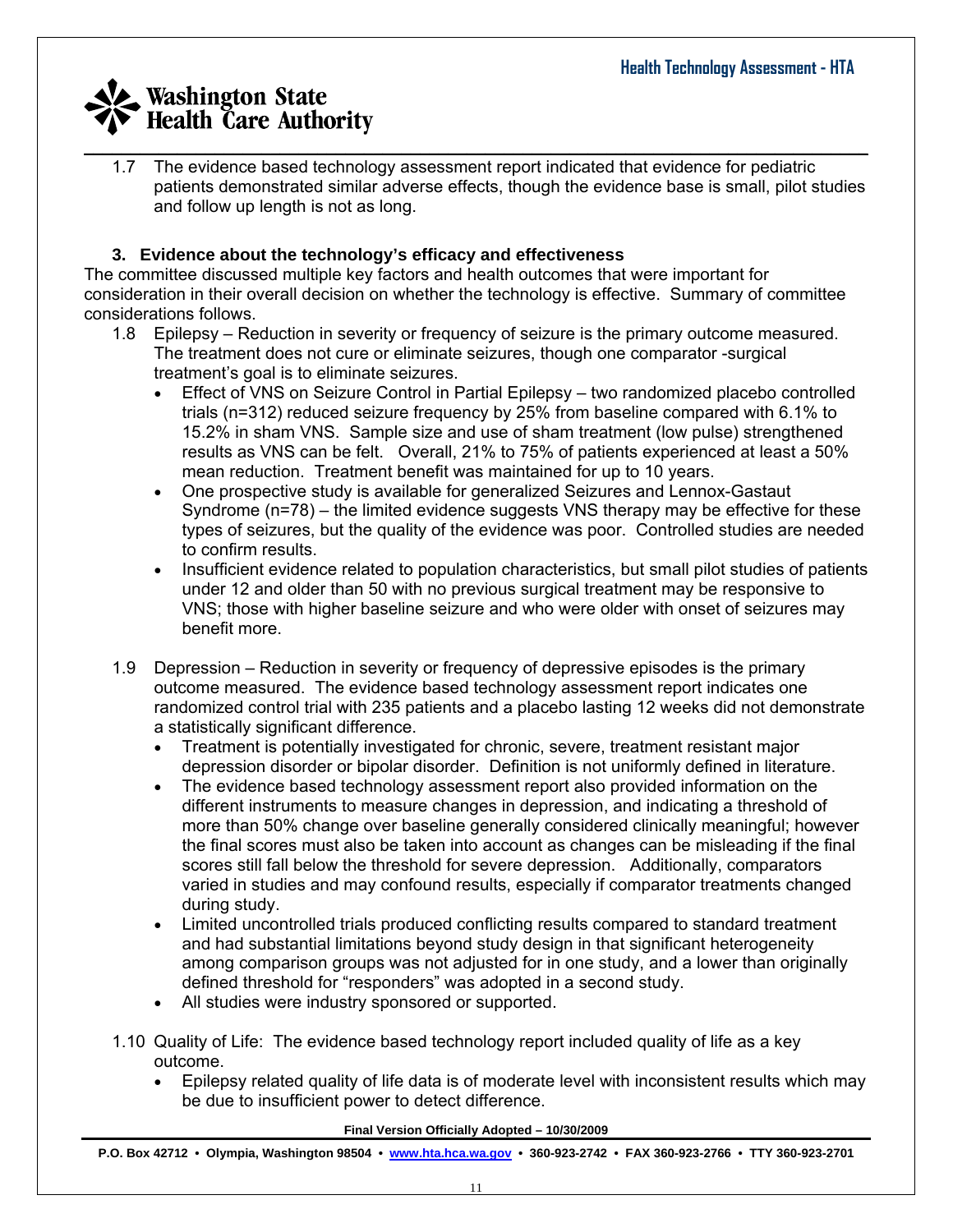$\_$  , and the set of the set of the set of the set of the set of the set of the set of the set of the set of the set of the set of the set of the set of the set of the set of the set of the set of the set of the set of th • Depression related quality of life data was not separately reported from the depression rating scales.

### **4. Evidence about the technology's value and cost-effectiveness**

The committee discussed multiple key factors that were important for consideration in their overall decision on whether the technology has value and is cost-effective. Summary of committee considerations follows.

- 1.11 Epilepsy the technology assessment report indicated that several small European studies conclude VNS could be cost-effective by reduction in unplanned hospital and other treatment costs by average of \$3000 per patient (N= 20 and 19 patients).
- 1.12 Depression the technology assessment report included two economic evaluations; however, when efficacy has not been proven, economic evaluations cannot substantiate costeffectiveness.

### **Medicare Decision and Expert guidelines**

Committee reviewed and discussed the Medicare coverage decision and expert guidelines as identified and reported in the technology assessment report.

Epilepsy –

- Centers for Medicare and Medicaid Services (1999) there is a national coverage decision (NCD) relating to Vagal Nerve Stimulators for Epilepsy. The NCD states that VNS is reasonable and necessary for patients with medically refractory partial onset seizures for whom surgery is not recommended or for whom surgery has failed.
- Guidelines three guidelines were stated in the technology assessment evidence report, those included: (1) MSAC, Australia, 2008, VNS is reasonably safe in context of the condition being treated but insufficient evidence of effectiveness and net benefit of VNS for patients with medically refractory epilepsy; (2) Clinical Evidence: British Medical Journal Review, 2009, reported high level VNS may reduce seizure frequency in people with partial seizures that are refractory to medication, complications and long term effect unknown; and (3) NICE, 2004, VNS indicated for use as an adjunctive therapy in reducing the frequency of seizures in children and adults who are refractory to antiepileptic medication and who are not suitable candidates for resective surgery. VNS is indicated for patients with epileptic disorder with predominantly partial seizures, with or without secondary generalized epilepsy, and generalized epilepsy.

Depression –

- Centers for Medicare and Medicaid Services (2007) there is a national coverage decision (NCD) relating to Vagal Nerve Stimulators for Depression. The NCD states that VNS is not reasonable and necessary for resistant depression (not covered).
- Guidelines three guidelines were included in the technology assessment evidence report, those included: (1) CTAF, 2006, concluded that VNS for depression does not meet criteria four and five for effectiveness and improvement of health outcomes in treatment resistant depression; (2) ISCI, 2009, concluded that quality of evidence currently does not meet ICSI's threshold for recommendation; and (3) Kaiser Permanente Care Management, 2006, concluded insufficient evidence to recommend VNS.

### **Committee Conclusions**

Having made findings as to the most significant and relevant evidence regarding health outcomes, key factors and identified evidence related to those factors, primarily based on the evidence based technology assessment report, the committee concludes:

#### **Final Version Officially Adopted – 10/30/2009**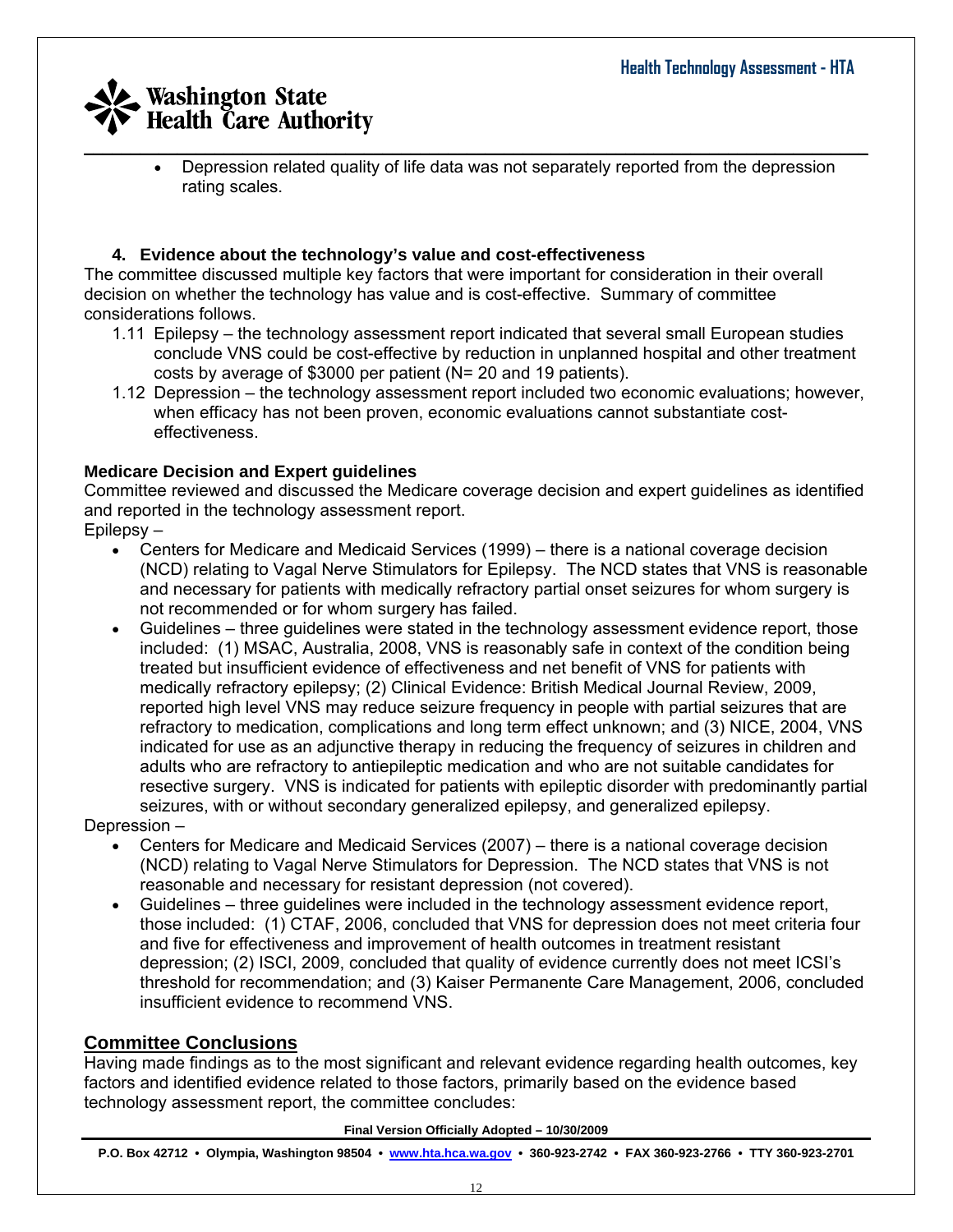

### **1. Evidence availability and technology features**

The committee concludes that the best available evidence on vagus nerve stimulators has been collected and summarized. The evidence is comprehensive and robust:

1.1. Evidence from meta-analysis and several well designed randomized, controlled trials, with adequate participants, appropriate controls or alternative(s), and patient centered outcomes were available for epilepsy treatment.

 $\_$  , and the set of the set of the set of the set of the set of the set of the set of the set of the set of the set of the set of the set of the set of the set of the set of the set of the set of the set of the set of th

- 1.2. Patients with medically refractory epilepsy who are unsuccessful or non-surgical candidates have few treatment alternatives and face difficult and sometimes severe complications from the disease.
- 1.3. Evidence from one controlled trial and several other trials is available on VNS for medically refractory depression; a condition that has serious impacts and few additional treatment options.

### **2. Is it safe?**

The committee concludes that the comprehensive evidence reviewed shows that the VNS technology is safe compared with alternative management for epilepsy and unproven compared to alternative management for depression. Key factors to the committee's conclusion included:

- 2.1. Mortality the committee agreed with the evidence report conclusions that indicated little evidence of increased mortality generally, but remain concerned with the suicide death reported in the VNS treatment group related to depression and overall more limited evidence and follow up length in studies for depression treatment.
- 2.2. Morbidity the committee generally agreed with the evidence report conclusions that most adverse effects were mild, especially in comparison with epilepsy condition specifically, and based on explantation or voluntary termination could be addressed.
- 2.3. Committee identified dyspnea as potentially more significant concern, with the evidence based technology assessment reporting one RCT rate of dsypnea at 25% in VNS group.
- 2.4. Committee discussed rate of explantation or voluntary termination (not well reported) in relation to harms because the device can be removed or turned off to alleviate some complications thus limiting the magnitude of adverse effect, and as factor or proxy for how severe complications might be (group voluntarily discontinued).
- 2.5. The committee found evidence insufficient on safety for use in pediatric (under 12) given the very small and limited evidence base identified in the evidence report and discussed this as a larger concern given the limited ability to generalize to children, and the potential for serious complications.

### **3. Is it effective?**

The committee concludes that the comprehensive evidence reviewed shows that VNS is proven more effective for treatment of medically refractory epilepsy and unproven from treatment of depression:

- 3.1. For Epilepsy the measure of reduction in severity or frequency of seizure is an important, patient centered, and appropriate measure of effectiveness. The committee agreed that evidence indicated VNS was effective in reducing severity or frequency of seizures in patients with medically refractory epilepsy.
- **Final Version Officially Adopted 10/30/2009**  3.2. For Depression – the committee agreed that an appropriate measure would be the reduction in frequency or duration of major depressive episodes in patients with medically refractory depression, and concluded that the current best evidence (one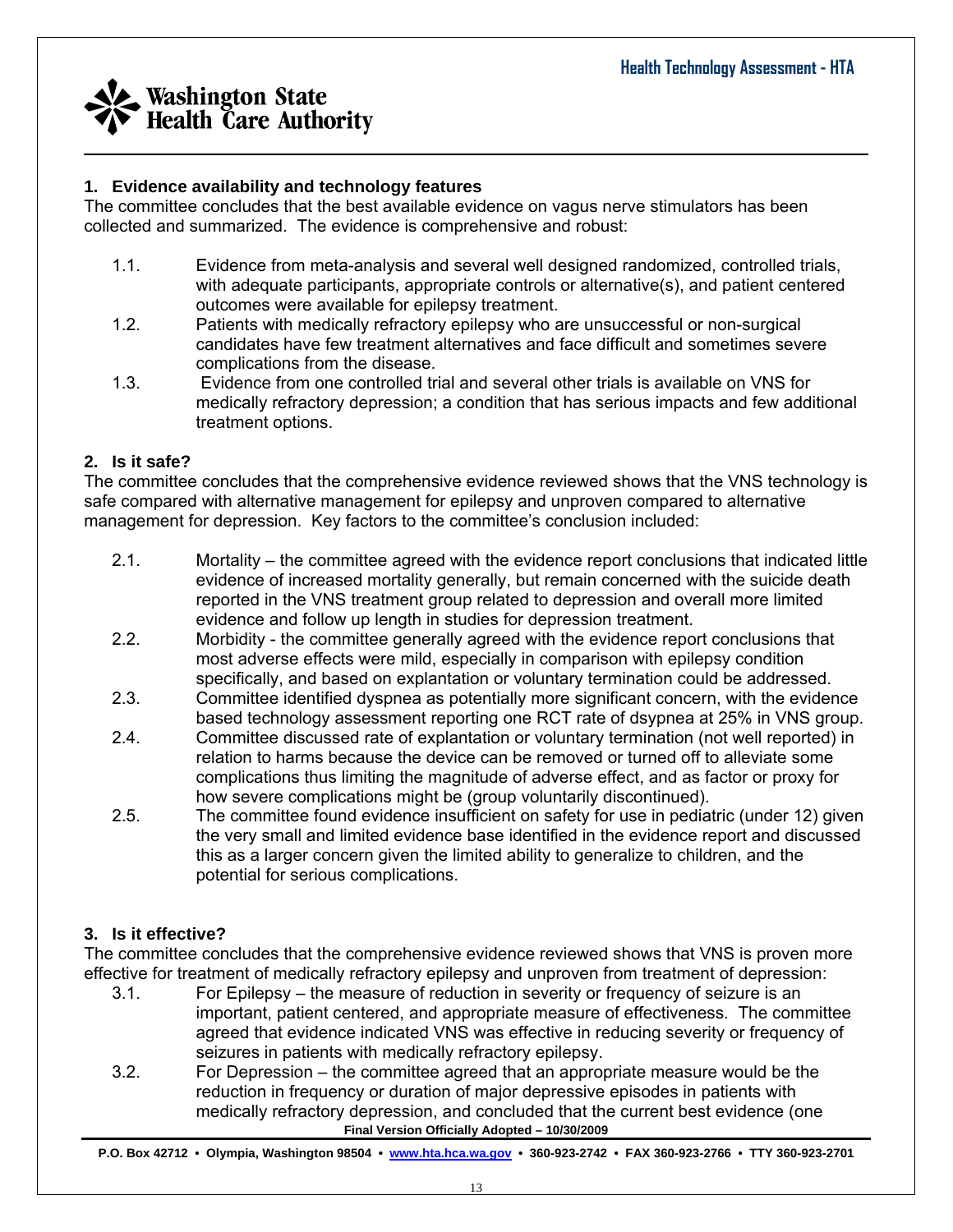RCT) does not currently demonstrate an improvement in this measure. Additional high quality evidence is needed.

#### **5. Evidence about the technology's special populations, patient characteristics and adjunct treatment**

The committee discussed multiple other factors that were important for consideration in their overall decision. Summary of committee considerations follows.

3.3. Epilepsy special populations - age: Committee agreed that the data presented in both the technology evidence report and what the FDA as approved, that VNS treatment is effective for those 12 years of age or older for epilepsy treatment. Committee discussed VNS treatment for those patients under the age of 12; however, the committee agreed that not enough data exists on safety and efficacy for children less than 12 years of age and current IRB approved trials should be utilized to access treatment while assessing benefit.

### **4. Is it cost-effective?**

The Committee concludes that the comprehensive evidence review shows that VNS is equally or more cost effective for epilepsy and unproven for depression.

- 4.1. Epilepsy Committee agreed that limited data existed; however, several studies did show that VNS treatment to be cost-effective due to the reduction in seizures that necessitated medical treatment. Committee agreed that long term, good quality evidence would be desirable, but is not available. Committee agreed that no evidence in the report displayed any evidence to say otherwise.
- 4.2. Depression Committee agreed that primarily where evidence of effectiveness has not yet been shown, cost-effectiveness cannot be shown, and the cost studies available for VNS treatment of depression are low quality.

### **Committee Decision**

Based on the deliberations of key health outcomes, the committee decided that it had the most complete information: a comprehensive and current evidence report, public comments, input from a clinical expert, and agency and state utilization information. The committee concluded that the current evidence on Vagal Nerve Stimulators demonstrates that there is sufficient evidence to cover the use of Vagal Nerve Stimulators for Epilepsy, but not cover the use of Vagal Nerve Stimulators for Depression. The committee considered all the evidence and gave greatest weight to the evidence it determined, based on objective factors, to be the most valid and reliable. The committee found that Vagal Nerve Stimulators for Epilepsy didn't have a significant mortality rate; serious morbidity from VNS was unusual; and VNS was effective in reducing severity or frequency of seizures. The committee found that Vagal Nerve Stimulators were proven to be more effective for patients 12 years and older.

Epilepsy – Based on these findings, the committee unanimously voted 9 to 0 to cover Vagal Nerve Stimulation, with conditions: limited Vagal Nerve Stimulation for management of seizures for epilepsy for patients with 12 years of age or older that have a refractory disorder.

Depression – Based on these findings, the committee unanimously voted 9 to 0 no coverage on Vagal Nerve Stimulation for the treatment of depression.

## **Vagal Nerve Stimulators Vote**

The clinical committee utilized their decision tool to first gauge committee judgment on the status of the evidence in the three primary areas of safety, efficacy, and cost.

#### **Final Version Officially Adopted – 10/30/2009**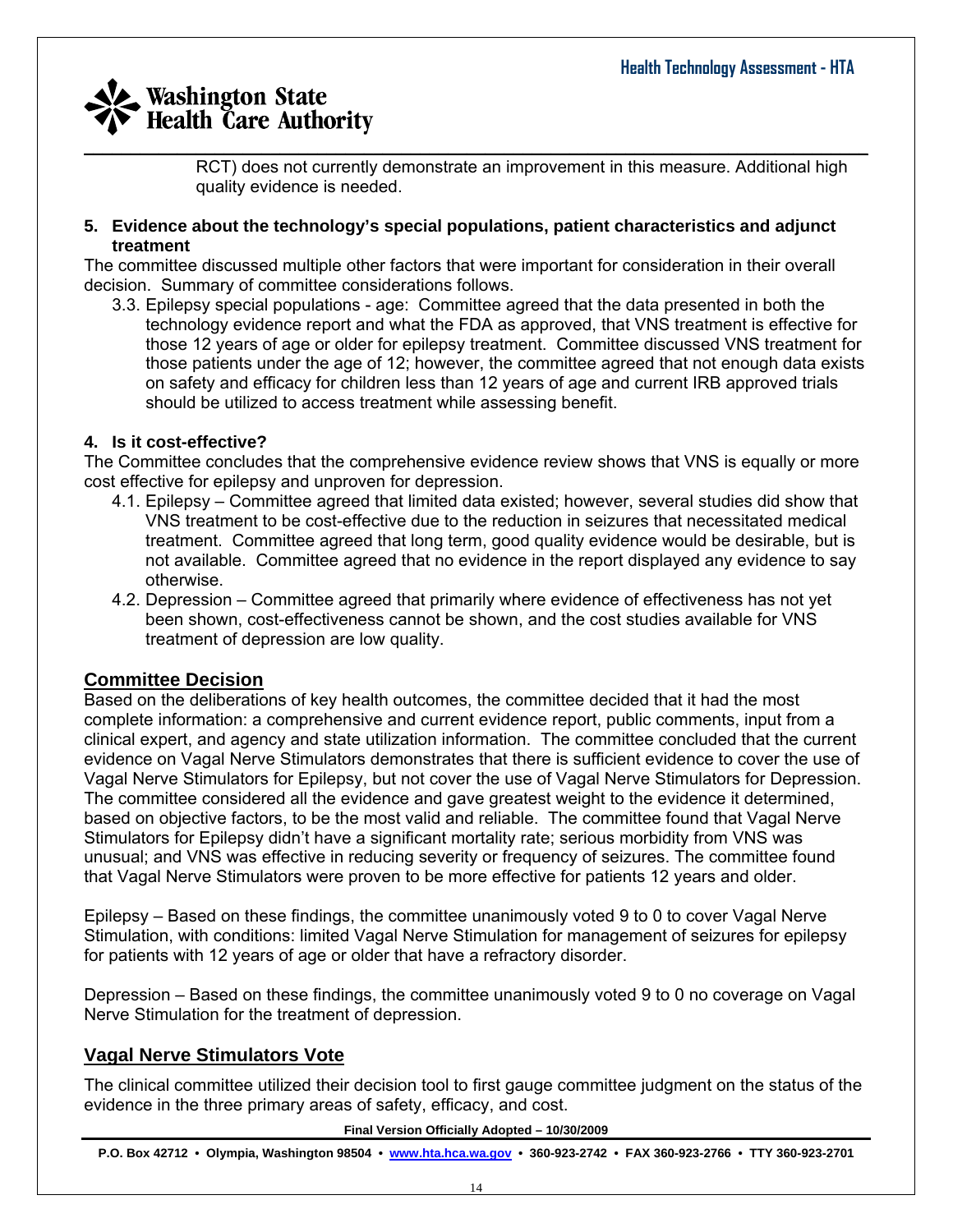

Vagal Nerve Stimulation Evidentiary Votes:

**Is there sufficient evidence under some or all situations that Vagal Nerve Stimulation for Epilepsy is:** 

|                                         | <b>Unproven</b><br>(no) | <b>Equivalent</b><br>(yes) | Less<br>(yes) | <b>More</b><br>(yes) |
|-----------------------------------------|-------------------------|----------------------------|---------------|----------------------|
| <b>Effective</b>                        |                         |                            |               |                      |
| <b>Safe</b>                             |                         |                            |               |                      |
| <b>Cost-effective</b><br><b>Overall</b> |                         |                            |               |                      |

**Is there sufficient evidence under some or all situations that Vagal Nerve Stimulation for Depression is:** 

|                                         | <b>Unproven</b><br>(no) | <b>Equivalent</b><br>(yes) | Less<br>(yes) | <b>More</b><br>(yes) |
|-----------------------------------------|-------------------------|----------------------------|---------------|----------------------|
| <b>Effective</b>                        | 9                       |                            |               |                      |
| <b>Safe</b>                             | 5                       |                            |               |                      |
| <b>Cost-effective</b><br><b>Overall</b> | এ                       |                            |               |                      |

Vagal Nerve Stimulators vote: Based on the evidence provided and the information and comments presented, the committee moved to a vote on coverage.

| <b>HTCC COMMITTEE COVERAGE DETERMINATION</b> |                                                            |  |   |  |  |  |  |
|----------------------------------------------|------------------------------------------------------------|--|---|--|--|--|--|
|                                              | <b>Not</b><br>Covered<br><b>Unconditionally</b><br>covered |  |   |  |  |  |  |
| <b>Epilepsy</b>                              |                                                            |  | g |  |  |  |  |
| <b>Depression</b>                            | 9                                                          |  |   |  |  |  |  |

- $\triangleright$  Outcome: The committee chair directed HTA staff to prepare a Findings and Decision document on Vagal Nerve Stimulators reflective of the majority vote for final approval at the next public meeting.
	- Vagal Nerve Stimulation is conditionally covered. VNS treatment is covered for management of seizures in epilepsy patients 12 years of age or older that have a medically refractory seizure disorder. Vagal Nerve Stimulation for Depression is not covered.

**Final Version Officially Adopted – 10/30/2009**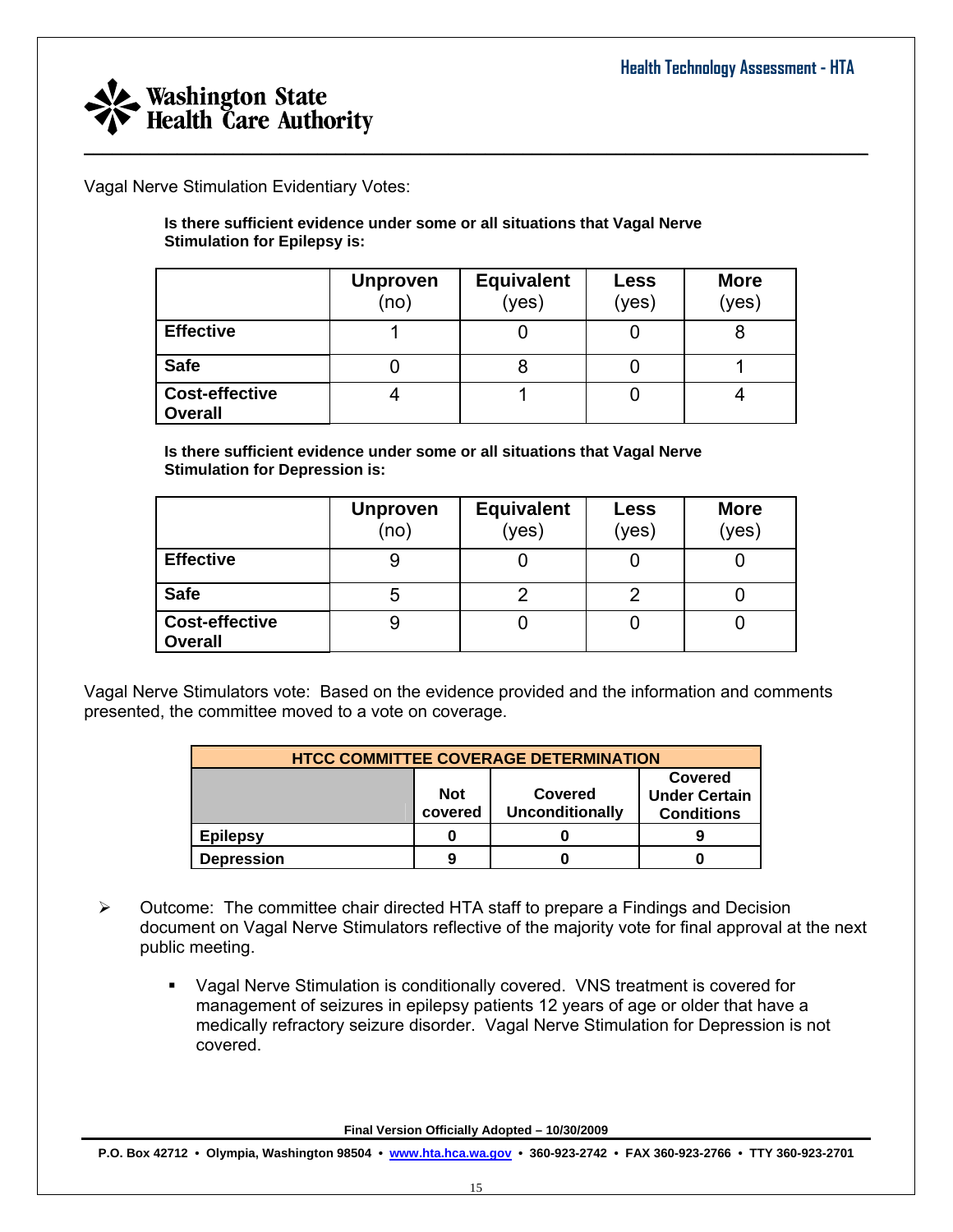#### $\_$  , and the set of the set of the set of the set of the set of the set of the set of the set of the set of the set of the set of the set of the set of the set of the set of the set of the set of the set of the set of th **Agenda Item: Bone Growth Stimulators Topic Review**

Dr. Dave Flum, HTA Clinical Consultant, introduced the second technology topic up for discussion:

 $\checkmark$  Bone Growth Stimulators: review of the evidence of the safety, efficacy and cost-effectiveness of Bone Growth Stimulators.

#### **Bone Growth Stimulators**

- $\checkmark$  Bone fractures are a common musculoskeletal injury with 7.9 million occurring in the US annually.
- $\checkmark$  Majority of fractures heal without complications following standard nonsurgical or surgical therapy, healing is delayed or impaired in 5% to 10% of cases.
	- $\circ$  Delayed healing is associated with longer recovery, reduction in quality of life and function, and pain.
	- o There is no standard definition of nonunion; FDA considers a nonunion to be established "when a minimum of 9 months has elapsed since injury and the fracture site shows no visibly progressive signs of healing for minimum of 3 months."
	- $\circ$  There are variations in the clinical and radiographic findings used to diagnose nonunion.
- $\checkmark$  Bone union is also a potential concern in patients who undergo joint fusion surgery and in patients with fresh fractures who are at risk of delayed or nonunion.
	- o Lifestyle modification (smoking, obesity, alcoholism) and infection control are important.
- $\checkmark$  Clinical Theory: bone healing requires stability and blood supply. Clinical studies demonstrate that bone healing is associated with electrical potentials (appropriate blood flow) at the site.
- $\checkmark$  BGS attempts to harness the electrical-biological link through the use of applied electrical fields to promote healing but link between biophysical stimulation and the cellular responses is not fully understood.
- $\checkmark$  BGS uses either electrical stimulation or low intensity pulsed ultrasound to induce bone growth and promote fracture healing. Invasive BGS are surgically implanted; non-invasive or worn externally.
- $\checkmark$  BGS are used as an adjunctive treatment with other fracture healing treatments including immobilization; surgical techniques; bone grafts; treatment of infection or other causes of nonunion; and orthobiologics.
- $\checkmark$  FDA Approval:
	- $\circ$  2009 FDA approves bone growth stimulators as Class III devices, meaning that they are deemed to pose the highest level of risk and thus require premarket approval. No information regarding approved indications is currently available from the FDA database.
		- A search of the Premarket Approval (PMA) database indicates that the agency began approving electrical bone growth stimulators in 1980 and ultrasonographic osteogenic stimulators in 1994.
- $\checkmark$  Medicare Coverage and Clinical Guidelines there is a National Medical policy on BGS:
	- $\circ$  Electrical noninvasive and invasive stimulator device is covered only for the following indications:

**Final Version Officially Adopted – 10/30/2009**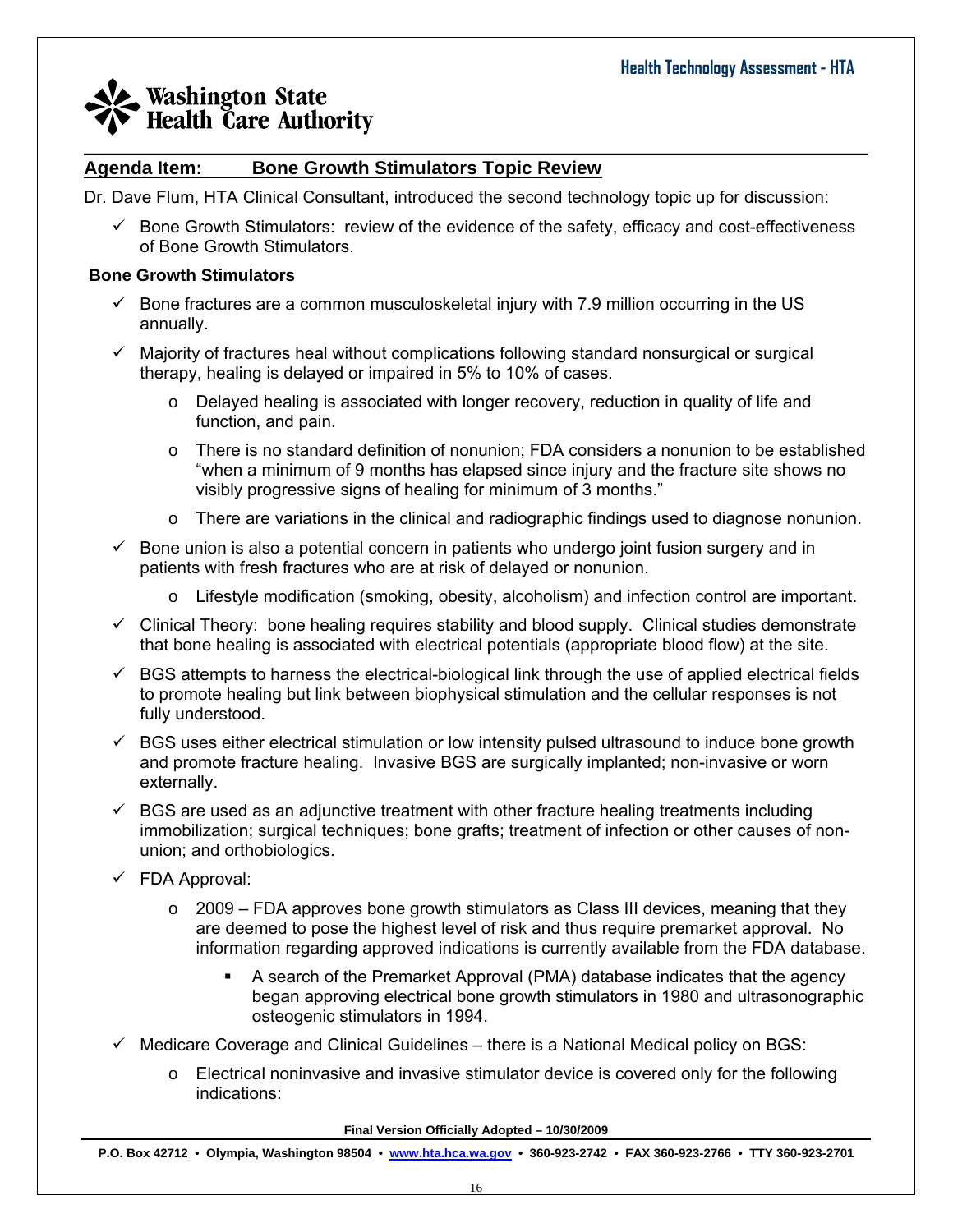- $\_$  , and the set of the set of the set of the set of the set of the set of the set of the set of the set of the set of the set of the set of the set of the set of the set of the set of the set of the set of the set of th • Nonunion of long bone fractures (3 or more months ceased healing, 2 radiographs min. 90 days apart);
	- Failed fusion, where a minimum of 9 months has elapsed since the last surgery; or adjunct to fusion for patients with a previously failed fusion and high risk of psuedarthrosis; and
	- Congenital pseudarthroses (noninvasive only)
	- o Ultrasonic stimulator:
		- Nonunion confirmed by 2 radiographs min. 90 days apart and physician statement of no clinical evidence of fracture healing.
	- o Non covered indications:
		- Nonunion of the skull, vertebrae or tumor related.
		- Ultrasonic stimulator fresh, delayed fractures and concurrent use with other noninvasive stimulator.

 $\checkmark$  BGS Clinical Guidelines –

- o Two cited in report:
	- American Association of Neurological Surgeons / Congress of Neurological Surgeons (AANS / CNS), 2009, guideline regarding BGS and lumbar fusion – Treatment standard: Insufficient evidence. Treatment guideline: electrical stimulation recommended as an adjunct to spinal fusion for patients at high risk for arthrodesis; PMEF stimulation recommended as adjunct to increase fusion rates in similar patients treated with lumbar interbody fusion procedures.
	- Agency for Healthcare Research and Quality (AHRQ), 2005, evidence review for CMS – Overall evidence quality low; treatment effect of device could not be distinguished from possible therapeutic effects of concurrent treatments.

### **Agenda Item: Public Comments**

- $\checkmark$  Scheduled Public Comments: Four scheduled public comments (limited to five minute comments):
	- $\circ$  Dr. Naresh Patel, Orthofix, provided a statement advocating the benefits of external pulsed electromagnetic filed (PEMF) stimulation.
	- o Dr. Mark Olson, Orthofix, provided a statement advocating the benefits of external pulsed electromagnetic filed (PEMF) stimulation against non-union and bone grafting procedures.
	- o James Ryaby, Ph.D., DJO, provided a statement advocating that bone growth stimulation has been rigorously evaluated in prospective clinical trials.
	- o Barbara Rohan; Dr. Mohit Bhandari and Dr. Neil Pounder; Smith & Nephew, provided a statement advocating Exogen, a low intensity pulsed ultrasound, which has shown compelling evidence on healing for certain fresh fractures.
- $\checkmark$  Open Public Comments: No individuals provided comments during the open portion (limited to three minute comments):

**Final Version Officially Adopted – 10/30/2009**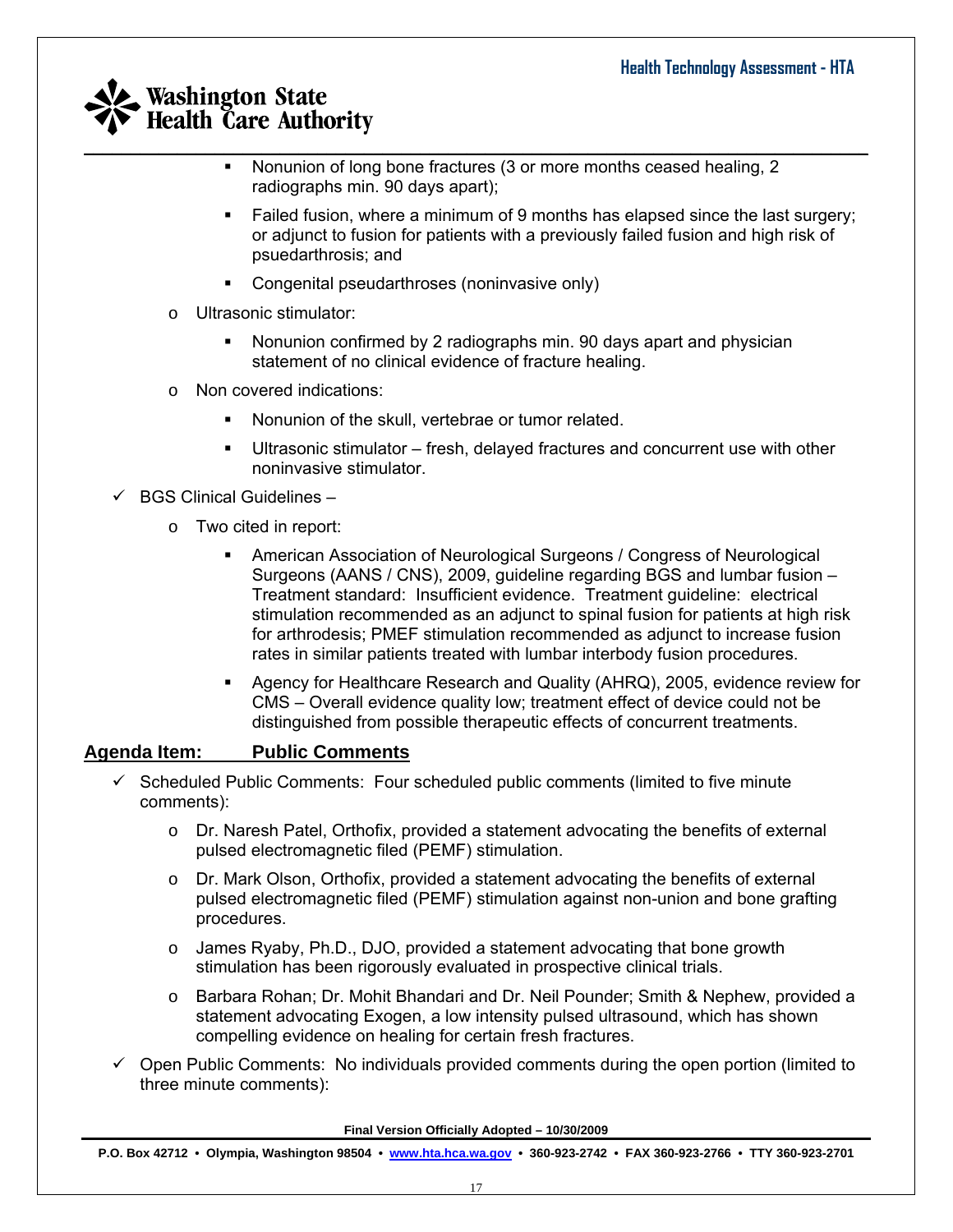### $\_$  , and the set of the set of the set of the set of the set of the set of the set of the set of the set of the set of the set of the set of the set of the set of the set of the set of the set of the set of the set of th **Agenda Item: Bone Growth Stimulators – Agency Data**

Dr. Nancy Fisher, Health Care Authority (HCA) Medical Director, presented to the committee the agency utilization and outcomes for Bone Growth Stimulators.

- $\checkmark$  Key agency concerns for prioritization:
	- $\circ$  Efficacy concerns High: low quality evidence currently available for most uses; adjunct treatment confounds results; patient selection and stimulation parameters (high dose; low dose; length of treatment and duration) unclear; patient compliance problematic.
	- $\circ$  Safety concerns Low: non-invasive little risk concern; implantable BGS concern regarding device implantation risk.
	- $\circ$  Cost concerns Medium: about over or mis-utilization; expansion to other treatment areas; and cost of additional (not replacement) treatment.

### $\checkmark$  BGS Procedure Codes By Year:

| PROC CODE (ICD-9, CPT, HCPCS) 2005 2006 2007 2008 Total |  |  |                              |
|---------------------------------------------------------|--|--|------------------------------|
| <b>Total</b>                                            |  |  | 255   258   275   312   1100 |
| .                                                       |  |  |                              |

ICD-9, CPT, HCPCS codes are unduplicated counts. HCPCS codes not available for cases listed by ICD-9 or CPT code. Counts for E0749 not available due to bundled billing.

### $\checkmark$  Distribution of Procedures by Bone Type

| UMP, Medicaid, L&I   2005-2008        |                  |     |              |              |  |  |  |  |
|---------------------------------------|------------------|-----|--------------|--------------|--|--|--|--|
|                                       | <b>Bone Type</b> |     |              |              |  |  |  |  |
| <b>HCPCS CODE</b>                     | Long             |     | Spine Other* | <b>Total</b> |  |  |  |  |
| E0747 (Noninvasive electrical, other  |                  |     |              |              |  |  |  |  |
| than spine)                           | 109              |     | 443          | 559          |  |  |  |  |
| E0748 (Noninvasive electrical, spine) | 0                | 203 | 61           | 264          |  |  |  |  |
| E0760 (Noninvasive ultrasound)        | 72               | O   | 121          | 193          |  |  |  |  |
| <b>Total</b>                          | 181              | 210 | 625          | 1016         |  |  |  |  |

\* Other bones typically include bones of the hand and foot.

 $\checkmark$  Average Payments by Procedure:

| UMP, Medicaid, L&I   2005-2008                   |                         |  |  |  |  |  |
|--------------------------------------------------|-------------------------|--|--|--|--|--|
| <b>HCPCS CODE</b>                                | <b>Average Payments</b> |  |  |  |  |  |
| E0747 (Noninvasive electrical, other than spine) | \$3,688                 |  |  |  |  |  |
| E0748 (Noninvasive electrical, spine)            | \$3,537                 |  |  |  |  |  |
| E0760 (Noninvasive ultrasound)                   | \$2,820                 |  |  |  |  |  |
| * Weighted average                               |                         |  |  |  |  |  |

 $\checkmark$  Total Payments by Procedure by Year:

| UMP, Medicaid, L&I   2005-2008 |      |      |      |      |       |  |
|--------------------------------|------|------|------|------|-------|--|
| <b>HCPCS</b>                   |      |      |      |      |       |  |
| <b>CODE</b>                    | 2005 | 2006 | 2007 | 2008 | Total |  |

#### **Final Version Officially Adopted – 10/30/2009**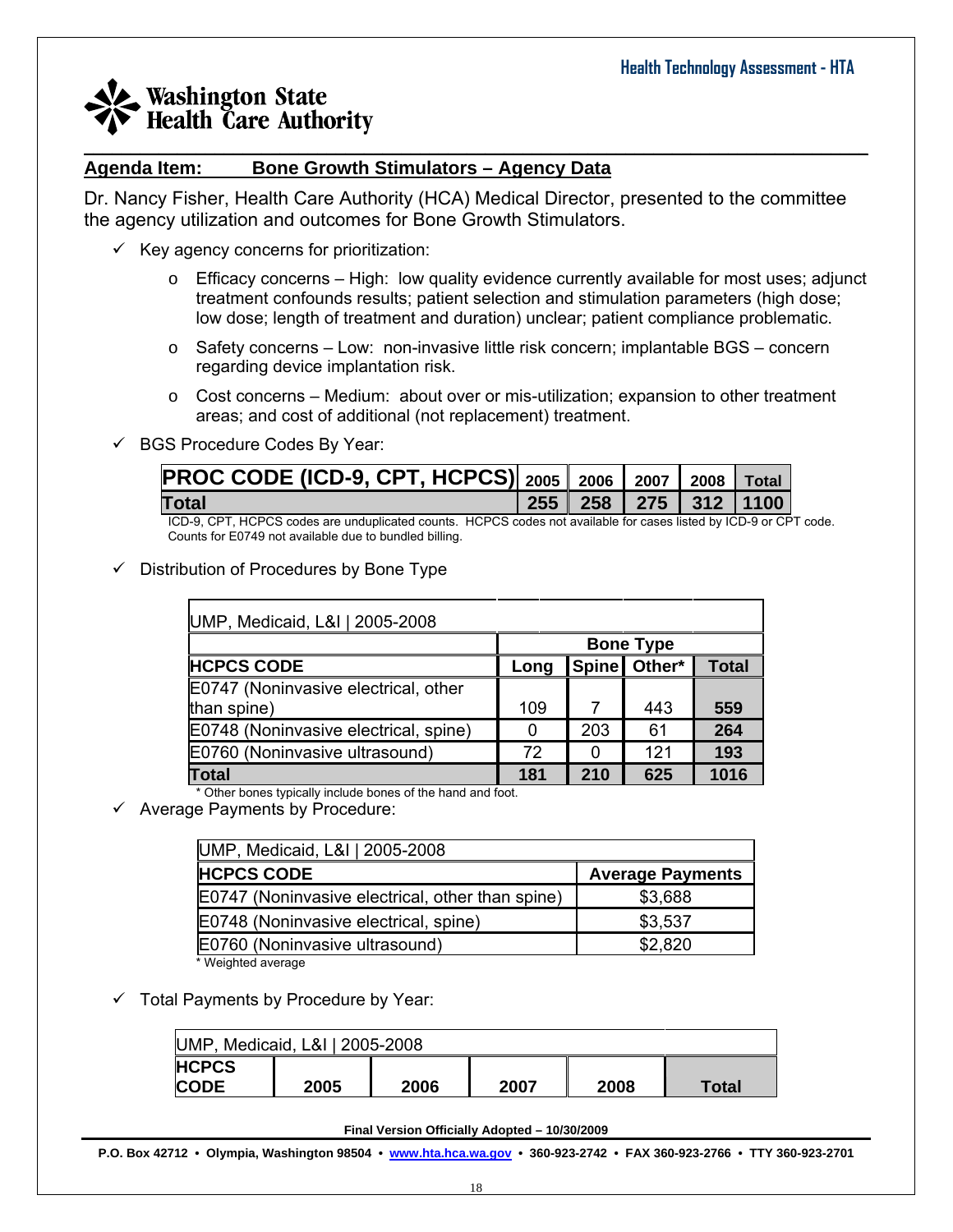

| E0747 | \$503,083 | \$573,974 | \$488,099 | \$489,267 | \$2,054,424 |
|-------|-----------|-----------|-----------|-----------|-------------|
| E0748 | \$186,835 | \$89,177  | \$265,033 | \$311,419 | \$852,464   |
| E0760 | \$101,781 | \$124,291 | \$130,185 | \$179,616 | \$535,873   |
| Total | \$791,700 | \$787,442 | \$883,317 | \$980,302 | \$3,442,761 |

 $\checkmark$  Diagnosis by Procedure Code:

| <b>UMP, Medicaid, L&amp;I   2005-2008</b> | <b>HCPCS CODE</b> |       |       |              |  |  |
|-------------------------------------------|-------------------|-------|-------|--------------|--|--|
| <b>Principal ICD-9 Diagnosis</b>          | E0747             | E0748 | E0760 | <b>Total</b> |  |  |
| Nonunion of fracture                      | 170               |       |       | 176          |  |  |
| Arthrodesis status                        | 27                | 87    |       | 114          |  |  |
| Fracture metatarsal-closed                | 26                |       | 44    | 70           |  |  |
| <b>Back disorder NOS</b>                  |                   | 17    |       | 21           |  |  |
| Fracture ankle NOS-closed                 |                   |       | 13    | 13           |  |  |
| <b>Total</b>                              | 227               | 105   | 62    | 394          |  |  |

- $\checkmark$  Safety and Effectiveness:
	- $\triangleright$  Ultrasound and non-invasive BGS no serious concerns.
	- $\triangleright$  Increased complications with invasive devices in high risk patients.
	- $\triangleright$  No studies looking at patients by age groups.
	- $\triangleright$  No clearly identified factors for treatment success.
- $\checkmark$  Scientific Evidence:
	- $\triangleright$  Conflicting, moderate to low quality -- systematic reviews reveals variation across studies; no recent studies for effect or different treatment parameters; no elucidated specific factors for use in fresh fractures; and no clearly identified factors for treatment success.
	- $\triangleright$  The validity of patient compliance in unknown; no controlled studies compared the use of BGS with and without concomitant treatment; there is no high quality studies for direct comparison between types of BGS; and no blinded assessment of X-rays following invasive procedure.
- $\checkmark$  Economic Studies:
	- $\triangleright$  Evidence does not demonstrate consistent outcomes across populations; therefore, economic studies are not appropriate until large randomized control and observational studies are done.
- $\checkmark$  Agency Recommendations:
	- $\triangleright$  Larger randomized trails and observational studies are needed to  $-$  (1) confirm positive benefits; (2) identify any rare adverse events; (3) demonstrate effectiveness / safety; and (4) identify patient selection criteria.

**Final Version Officially Adopted – 10/30/2009**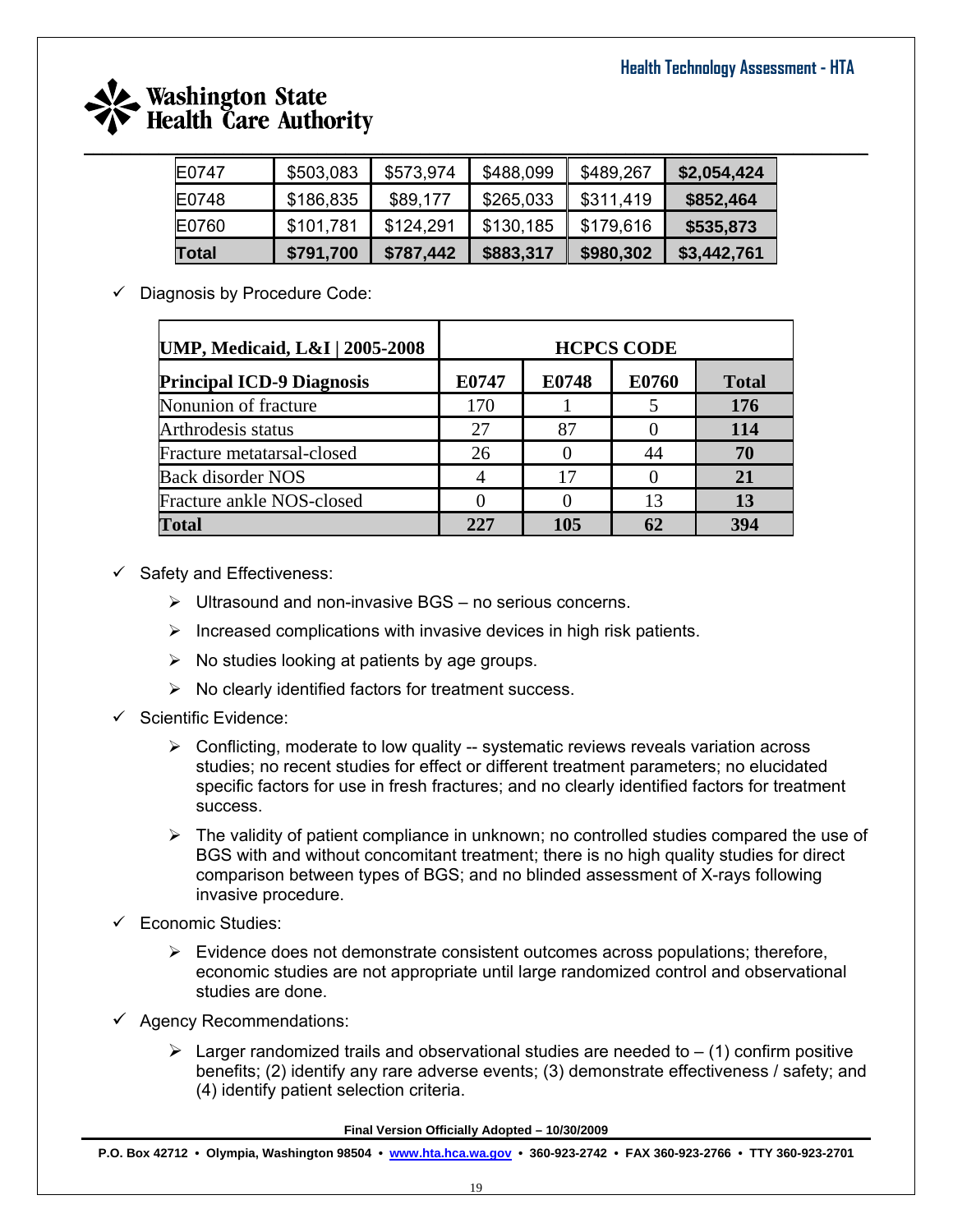$\triangleright$  Non-coverage or very limited coverage (i.e., for patients at high risk for pseudo-arthrosis following fusion).

## **Agenda Item: Evidence Review Presentation**

Hayes, Inc. presented an overview of their evidence report on Bone Growth Stimulators.

- $\checkmark$  Report Scope: PICO approach --
	- $\circ$  Population(s): Adults and children being treated for traumatic fracture or diseases requiring fusion of the spine or joints.
	- $\circ$  Intervention(s): LIPUS, invasive electrical stimulation, noninvasive electrical stimulation.
	- o Comparator(s): No stimulation or sham stimulation.
	- o Outcome(s): (1) Healing; (2) Reduction in pain, return to function, impact on quality of life.
- $\checkmark$  Bone Growth Stimulators deliver energy to induce osteogenesis: (1) ultrasound (pressure waves) and (2) electrical – invasive or semi-invasive (direct current) or noninvasive (electromagnetic field or capacitively coupled current).
- $\checkmark$  Clinical Overview: 7.9 million bone fractures each year in the United States. Cost of treating hospitalized musculoskeletal injuries is about \$26.6 billion (88% attributable to fractures). Healing delayed or impaired in 5% - 10% of fractures. Arthrodesis can also be delayed after spinal or joint fusion (up to 28% multilevel anterior cervical fusion with bone graft and instrumentation; up to 50% lumbar fusion; up to 16% subtalar join; and up to 41% ankle).
- $\checkmark$  Policy Context: In clinical use for over 30 years, but uncertainty remains: (1) efficacy relative to stand or usual treatment; (2) ability to reduce pain, accelerate return to function, restore quality of life; (3) long-term safety; and (4) differential effectiveness according to patient characteristics.
- $\checkmark$  Literature Search: Previous Hayes reports (2003, 2004); MEDLINE/EMBASE (2003 to 2009) and websites of MED Project core sources. Selection included: (1) Published systematic reviews – systematic literature search, critical appraisal, synthesis, and explicit conclusions; and (2) Primary Studies – not in systematic reviews, unique information (population, indication, analysis), or > 50 (LIPUS, noninvasive electrical) or > 20 (invasive).
- $\checkmark$  Selected Reviews and Studies:
	- o LIPUS Hayes (2003); Busse et al. (2009): 13 RCTs, 2 non-RCTs; primary studies: 1 RCT, 4 non-RCTs.
	- $\circ$  Invasive electrical stimulation Hayes (2004a): 2 RCTs, 13 non-RCTs; primary studies: 3 non-RCTs.
	- $\circ$  Noninvasive electrical stimulation Hayes (2004b); Mollon et al. (2008): 14 RCTs, 5 non-RCTs; primary studies: 2 RCts, 3 non-RCTs.
- $\checkmark$  Definition of Terms:
	- o Radiographic healing / union / fusion: no clinical assessment
	- o Clinical healing: discontinuation of immobilization, motion at fracture site, strength, tenderness, avoidance of surgery.

**Final Version Officially Adopted – 10/30/2009**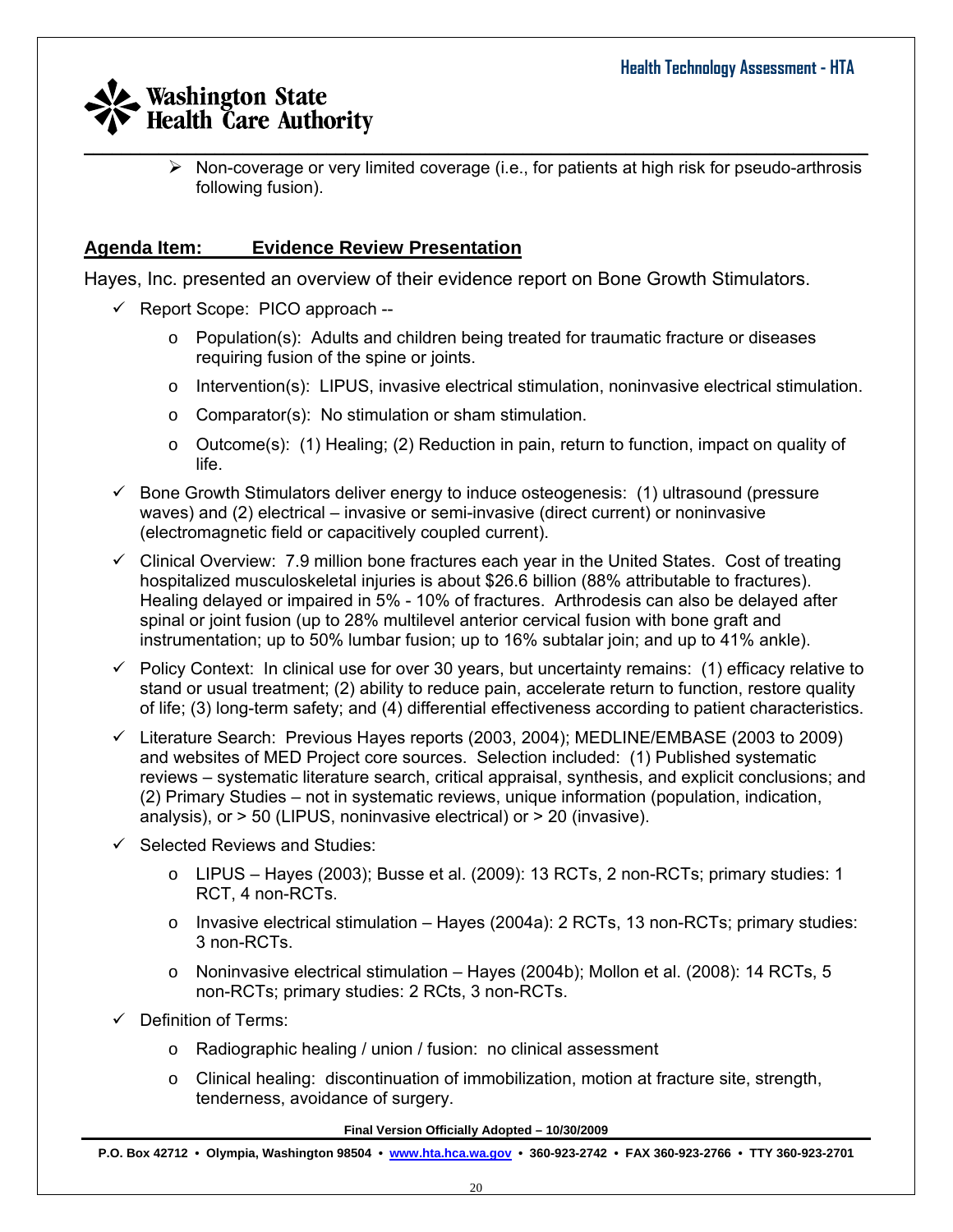$\circ$  Fresh fracture: recent (e.g., < 7 days), no treatment prior to fixation.

 $\_$  , and the set of the set of the set of the set of the set of the set of the set of the set of the set of the set of the set of the set of the set of the set of the set of the set of the set of the set of the set of th

- o Delayed union: lack of complete healing at 3 to 9 months, depending on fracture type.
- $\circ$  Non-union: lack of complete healing by 9 months and no signs of healing within past 3 months.
- $\checkmark$  Effectiveness of Bone Growth Stimulators:
	- o Fresh fractures
		- LIPUS, non-operative management: positive, moderate-quality evidence for healing (sig. pooled relative reduction in RH time of 36.9%), more evidence for long bones; conflicting, low-quality evidence for functional outcomes.
		- LIPUS, operative management: mixed, low-quality evidence for both RH and functional recovery.
		- Semi-invasive electrical stimulation: sparse, low-quality evidence for RH. Pain, function, quality of life: no evidence.
	- o Delayed Union or Nonunion fractures
		- LIPUS: positive, low-quality evidence for RH.
		- **Invasive / semi-invasive electrical stimulation: positive, low-quality evidence for** RH; most evidence for long bone fractures.
		- Noninvasive electrical stimulation: generally positive, moderate-quality evidence for RH (sig. 21% - 60% absolute improvement, 3 RCTs; no improvement, 1 RCT); most evidence for PEMF stimulation and long bones. Pain, function, quality of life: no positive evidence for any form of stimulation.
	- o Adjunct treatment, spinal fusion
		- **Invasive electrical stimulation: generally positive, low-quality evidence of RH,** most evidence for lumbar / lumbosacral fusion. Pain, function, quality of life: positive, low-quality evidence of impact.
		- Noninvasive electrical stimulation: generally positive, low-quality evidence for RH. Pain, function, quality of life: generally negative, low-quality evidence.
	- o Adjunct treatment, foot / ankle arthrodesis
		- Invasive electrical stimulation: positive, sparse, low-quality evidence of impact on CH and quality of life.
		- Noninvasive electrical stimulation (PEMF): positive, sparse, low-quality evidence for healing, primarily RH.
	- o Salvage treatment, spinal fusion or joint arthrodesis
		- Invasive / noninvasive electrical stimulation: conflicting, largely negative, lowquality evidence for RH. Pain, function, quality of life: No evidence.
- $\checkmark$  Safety of Bone Growth Stimulators
	- o LIPUS and noninvasive electrical stimulation: To date, no important safety issues. No data on but also no suspicion of long-term adverse effects.

**Final Version Officially Adopted – 10/30/2009**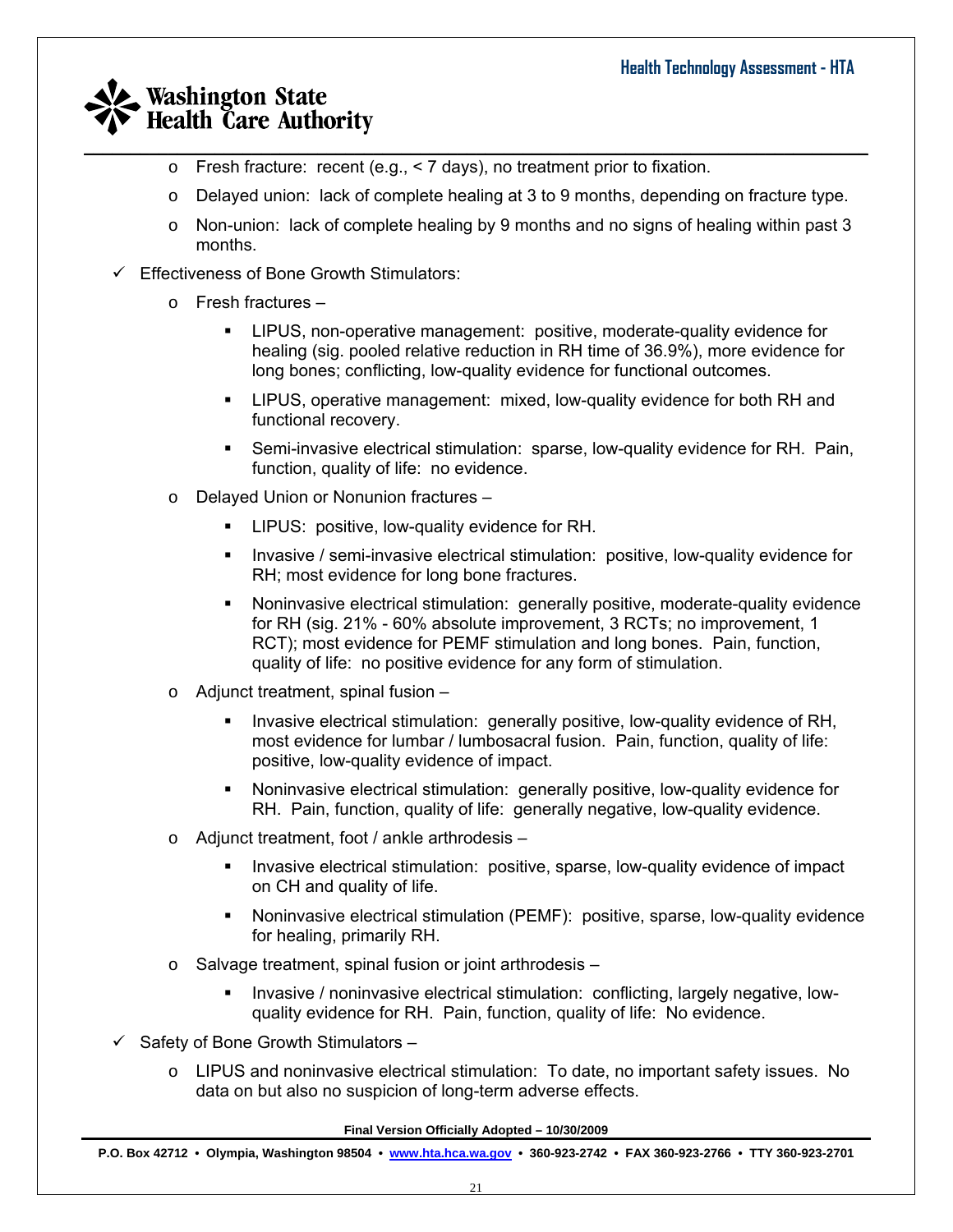- $\_$  , and the set of the set of the set of the set of the set of the set of the set of the set of the set of the set of the set of the set of the set of the set of the set of the set of the set of the set of the set of th o Invasive electrical stimulation: Serious complications in several high-risk patients. Some instances of device-related, mechanical problems.
	- $\checkmark$  Differential Effectiveness LIPUS for delayed / nonunion fractures: Low quality evidence that treatment effect is greater (1) in patients with younger, more recent, fractures; and (2) in patients who have risk factors for prolonged fracture healing. Otherwise, at best, only very sparse evidence of relationship between any one patient characteristic (including type of bone) and treatment success. Study populations: adult patients without serious comorbidities who are not dependent on drugs or alcohol and who do not take medications that would interfere with treatment.
	- $\checkmark$  Economic Evaluations No economic evaluations of electrical stimulation; 3 for ultrasound (US), fresh fractures:
		- $\circ$  1997 models predicted health cost savings, US combined with standard treatment (operative or non-operative); however, potential bias due to (1) author affiliation with earlier trial supported by manufacturer; (2) no indirect cost included; and (3) no costeffectiveness analysis.
		- $\circ$  2001 Australian healthcare system cost analysis: higher total costs (direct and indirect) with adjunctive use of US than with standard treatment alone; and no distinction between operative / non-operative standard treatment.
		- $\circ$  2005 cost analysis from perspectives: (a) public payer, Ontario Ministry of health and long-term care; and (b) societal.
	- $\checkmark$  Conclusion and Discussion Synopsis of Evidence: In adults, generally safe; variable efficacy by indication; no single indication with high-quality evidence; one indication, moderate-quality evidence for radiographic healing (fresh fractures treated with LIPUS as part of a non-operative management strategy); further study merited in other application; and effect on pain, function, or quality of life are very sparse and conflicting.

## **Agenda Item: HTCC Bone Growth Stimulators Discussion and Findings**

Brian Budenholzer, Committee Chair, led a discussion of the evidence related to the safety, efficacy, and cost effectiveness of Bone Growth Stimulators beginning with identification of key factors and health outcomes, and then a discussion of what evidence existed on those factors. Having made findings as to the most significant and relevant evidence regarding health outcomes, key factors and identified evidence related to those factors, primarily based on the evidence based technology assessment report, the committee concludes:

### **1. Evidence availability and technology features**

- 1.1 Bone Growth Stimulators. The evidence based technology assessment report identified previously completed Hayes Medical Technology Directory Reports published in 2003 and 2004 and primary studies published more recently if they were not included in the selected systematic reviews and if they met sample size thresholds and/or provided information not available from the systematic reviews.
- 1.2 Key data limitations included the overall available body of evidence was limited to small sample sizes, few studies per indication, no RCT's for some indications, substantial loss to follow up, difficulty separating treatment effect of stimulation from placebo effect or other effects where multiple interventions used, and no assessment of pain or functional outcomes in most studies. Studies of application to fresh fractures were further weakened by the use of

**Final Version Officially Adopted – 10/30/2009**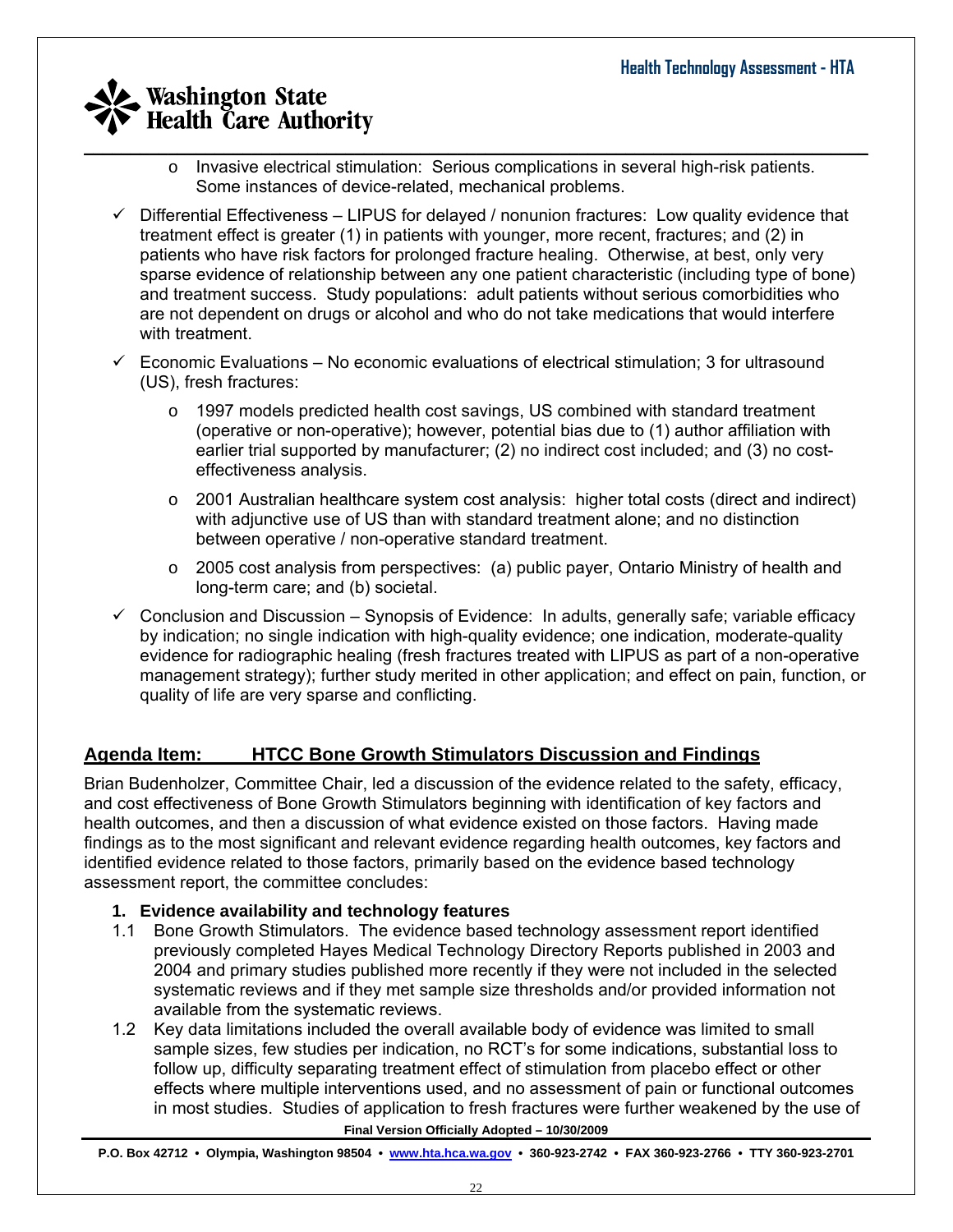radiographic fusion as the only measure of healing. The appropriate clinical and patient oriented endpoints are not clearly identified or agreed upon; the number of surgical interventions avoided is a central concern but not adequately reported.

- 1.3 Ultrasonic stimulators: had two systematic reviews, a Hayes Medical Technology Directory Report (2003), and a systematic review and meta-analysis from the peer-reviewed literature. The Hayes report included three RCTs and two retrospective case series studies published in October 2003 or earlier. Five primary studies -- these five studies consisted of three prospective, uncontrolled studies; one randomized, placebo-controlled study that provided long-term (18 month) follow-up data; and one retrospective study with multiple regression analysis to evaluate prognostic factors.
- 1.4 Electrical Stimulation, Invasive and semi-invasive -- A Hayes Medical Technology Directory Report (2004a) was the only systematic review. This report included two RCTs, eight nonrandomized comparative studies, and five case series studies published in February 2004 or earlier and three primary studies. A total of 3,683 patients were involved across all studies, with sample sizes ranging from 28 to 1,686.
- 1.5 Electrical Stimulation, Noninvasive -- A Hayes Medical Technology Directory Report (2004b) and a systematic review from the peer-reviewed literature. The report reviewed 15 studies, including 10 RCTs and five primary studies. A total of 2,130 patients were involved across all studies, with sample sizes ranging from 16 to 201 in most studies, with one study having a sample size of 1,098. Eight of the 15 studies investigated pulsed electromagnetic field (PEMF) stimulation, 5 investigated capacitive coupling, and 2 investigated combined magnetic field (CMF) stimulation. The review by Mollon and colleagues included 11 RCTs. Four selected trails, which were published in 1996 or earlier, were not reviewed in the Hayes report. The Hayes report included some observational studies that were excluded by Mollon, as well as three RCTs that were not included by Mollon.

### **2. Evidence about the technology's safety**

The committee discussed multiple key factors and health outcomes that were important for consideration in their overall decision on whether the technology is safe. Summary of committee considerations follows.

- 1.6 Mortality: Device related complications from DCES (implanted) were not found, though general and surgical complications do occur, the relationship to the device is unknown, as well as an long term implications for elderly or adolescents. Serious device related complications were not reported by any of the large number of studies in non-invasive technology and though quantity of long term date is modest, the literature does not suggest suspicion of long term adverse effects.
- 1.7 Morbidity: For external devices, evidence does not demonstrate serious complications; implanted devices addressed above.
- 1.8 Overall: the committee agreed that no evidence of mortality or serious adverse effects risk for external BGS exist; however, for implanted BGS devices an increased risk of infection, by virtue of additional devices is likely, though additional harm risk is limited. No data separately reported on stimulator related infection.
	- a. Special populations: no children or safety data was presented and committee was concerned that the generalizability of safety data would not extend to patients that are not yet skeletally mature.

**Final Version Officially Adopted – 10/30/2009**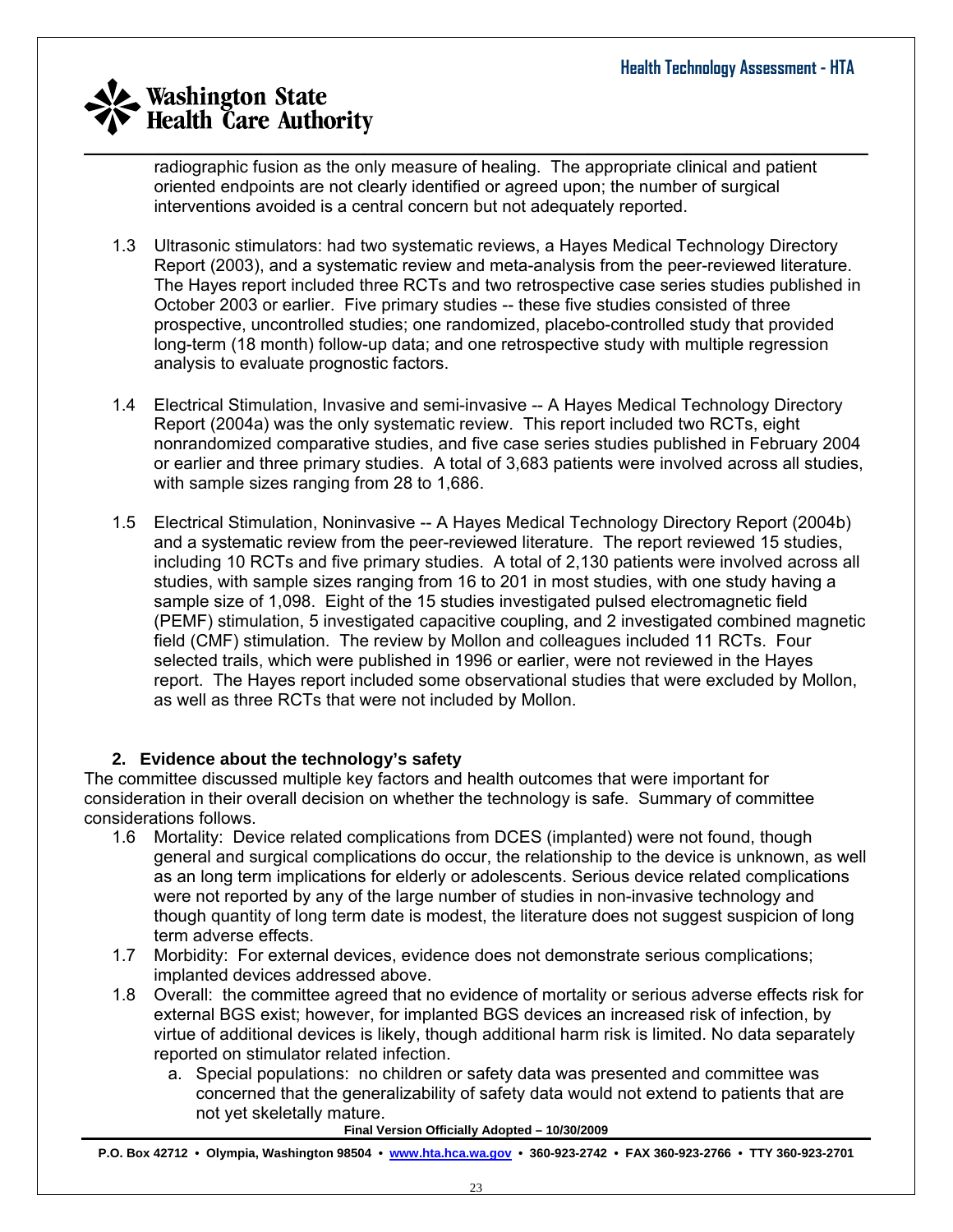

### **3. Evidence about the technology's efficacy and effectiveness**

The committee discussed multiple key factors and health outcomes that were important for consideration in their overall decision on whether the technology is effective. Summary of committee considerations follows.

#### *Lumbar Spinal Fusion –*

- 1.1 The committee concluded that of the four studies on lumbar fusion, none of them selected high risk patients. All four reported high results. Sample sizes ranged from 179 to 201 patients; fusion success in the controlled group; 13% to 30% absolute difference in healing; follow-up ranging from 9 months to 1 year; and included all initial fusion, including smokers and non-smokers. In controlled group, healing rates occurred in the range of 43% to 86% (successfully fused). In the stimulated group, healing rates occurred in the range of 64% to 91%. Below is a breakdown of all the systematic studies from the technology evidence report the committee reviewed and discussed:
	- a. Mooney, 1990 in a moderate size, multicenter, randomized trial, consistent users of pulsed electromagnetic field ( $\geq 8$  hrs / day, later set to 2 hrs / day) had significantly higher success rate of interbody spinal fusion than patients in placebo group (92% and 67%, respectively). Inconsistent pulsed electromagnetic field users achieved success rate similar to patients in placebo group.
	- b. Jenis, 2000 a small, randomized trial compared the effect of adjunctive noninvasive pulsed electromagnetic field and invasive direct current stimulation on augmentation of instrumented lumbar spinal fusion. Neither form of electrical stimulation resulted in improved fusion rates or clinical outcome (pain, function) in instrumented lumbar arthrodesis. However, there was an insignificant trend toward increased fusion mass bone mineral density in both electrical stimulation groups relative to surgery-only group.
	- c. Goodwin, 1999 in 1 moderate-size RCT, capacitive coupling was used adjunctively to primary lumbar spine fusion. The overall success rate (both clinical and radiographic) was 85% for the active group compared with 65% for the placebo group, a statistically significant difference. When clinical outcomes were assessed separately, between group difference favored stimulation.
	- d. Linovitz, 2002 in 1 RCT with 201 patients with noninstrumented posterolateral fusions, adjunctive use of combined electromagnetic field electrical stimulation significantly increased the 9-month radiographic fusion success rates in the overall (64% vs 43%). In addition, there was an acceleration of the healing process.
- 1.2 Invasive stimulation (referenced as Table 3 & 4 in the report) 2 RCTs reported conflicting results. Other studies had historical or conflicting controls. High risk patients. 81% in the stimulated and 54% in the un-stimulated – 63 patients total in this trial. The committee concluded that mostly positive large evidence exists for non-invasive stimulation; however, conflicting data and lack of evidence exists for invasive stimulation. Below is the study the committee reviewed and discussed from the technology evidence report:
	- a. Kane, 1988 1 RCT reported successful spinal fusion in 81% of high-risk patients who had direct current electrical stimulation as adjunct to noninstrumented spinal fusion, compared with only 54% of high-risk patients who underwent surgery alone (63 patients met inclusion criteria, 59 available for follow-up [9.4%]).
- 1.3 The committee discussed and read the 2005 CMS coverage decision. The committee concluded that the CMS coverage decision included spinal fusion and revision surgery (external or adjunct); although, in sufficient data was presented on revision surgery.

#### **Final Version Officially Adopted – 10/30/2009**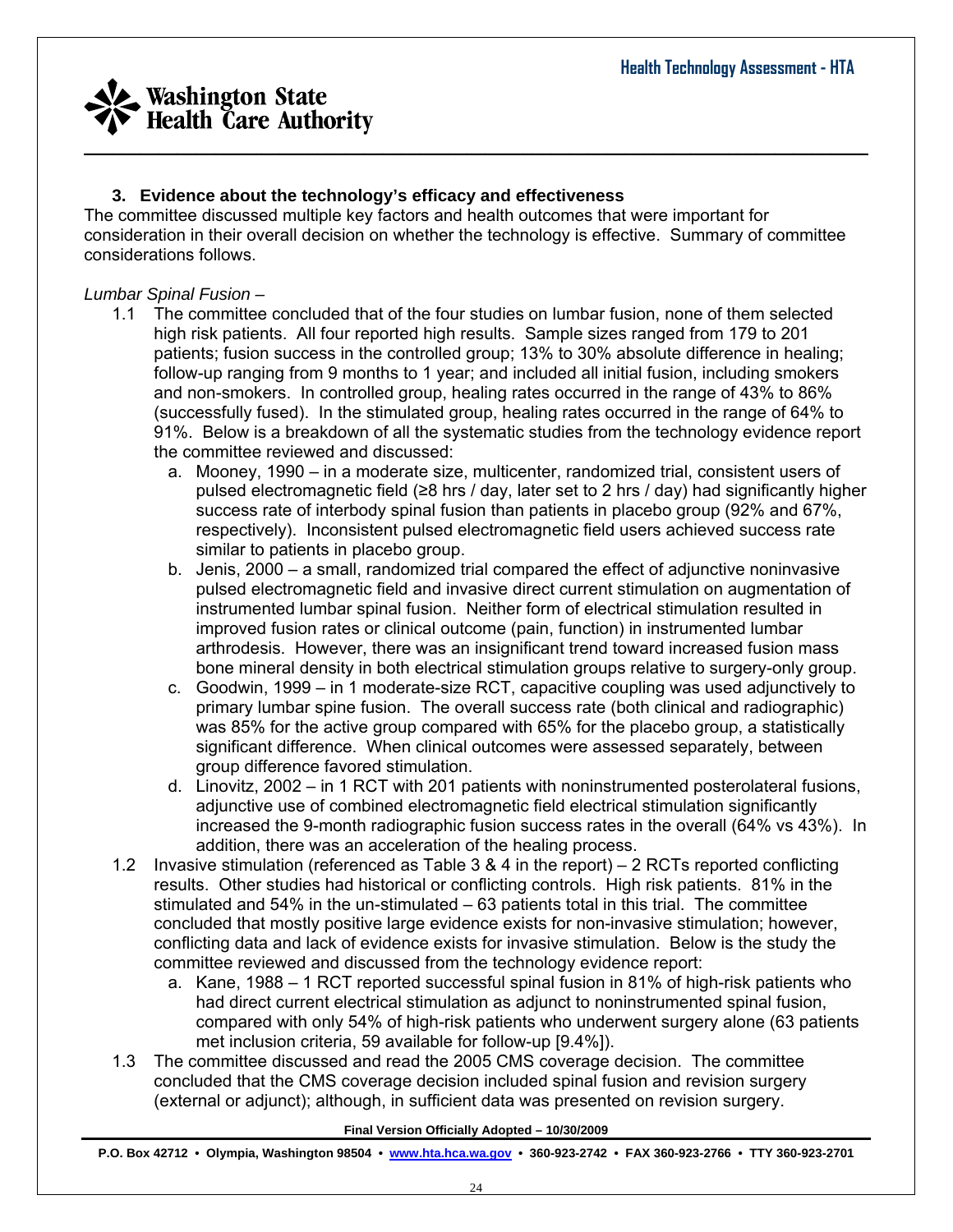$\_$  , and the set of the set of the set of the set of the set of the set of the set of the set of the set of the set of the set of the set of the set of the set of the set of the set of the set of the set of the set of th 1.4 The committee concluded that some RCT data exists for lumbar fusion; however no data exists on revision surgery (or failed surgery). Effectiveness level of evidence is moderate, at best.

### *Fractures –*

- 1.5 Non-union fractures versus delayed union committee agreed that overall low quality evidence was presented (referenced as Table 5 and 6 in the report) – consistent results from RCTs in benefits. Below the studies the committee reviewed and discussed from the technology evidence report are expressed below:
	- a. Sharrard study, 1990 1 small RCT; nonunion or delayed union fractures (tibial fractures); 45 strictly selected patients total; actively stimulated group; radiographic assessment found significant differences in healing in favor of pulsed electromagnetic field group (50% of patients with some radiographic evidence of healing, pulsed electromagnetic field; 8% control); double-blinded; no significant differences between groups on clinician assessment of pain or movement.
	- b. Simonis study, 2003 in 1 RCT of pulsed electromagnetic field stimulation for established tibial nonunions, radiographic and clinical evaluation showed that 89% of the pulsed electromagnetic field group fractures united versus only 50% of placebo group. Pulsed electromagnetic field stimulation was associated with significant increase in rate of union, but only before adjustment for smoking.
	- c. Scott and King study, 1994 in a small RCT of 21 patients with established non-unions of the tibia, ulnar, or femur, 60% of actively managed patients and no controls achieved union by radiographic and clinical criteria, a statistically significant difference.
	- d. Molan, 2008 meta-analysis did not find any statistically significant treatment (or therapy) effect of electromagnetic stimulation for improving radiographic outcomes for nonunion or delayed union fractures, fresh fractures, or tibial osteotomy. Electromagnetic stimulation treatment (or therapy) generally did not improve clinical outcomes, although 1 of 4 studies noted reduction of pain in a subgroup of patients. Evidence regarding the effect of electromagnetic stimulation on bone densitometry measures varied both across and within studies.
	- e. Punt, 2008 retrospective, before-and-after, blinded analysis of pulsed electromagnetic field for salvage treatment (or therapy) of nonunion of traumatic fractures. Compared with clinical conditions at the time of initiation of bone growth stimulation, patients with a diagnosis of nonunion experienced substantial clinical improvement and radiographic evidence of healing. Overall clinical and radiographic success was similar for long bonefracture and nonlong bone fracture.
- 1.6 Committee agreed that efficacy evidence identified in the technology assessment report was of overall low quality and insufficient.

## *Ultrasound –*

- 1.7 Committee reviewed and discussed two low-intensity pulsed ultrasonography RCT systematic reviews that assessed ultrasound bone growth stimulators. Systematic reviews assessed the effectiveness and safety of ultrasound bone growth stimulators used alone or in combination with another treatment (or therapy) for fresh, delayed union, and nonunion fractures. Below is a description of both of the RCTs reviewed and discussed by the committee from the technology evidence report:
	- a. Heckman, 1994 & Kristiansen, 1997 Data from 2 RCTs, 96 patients (Heckman) and 83 patients (Kristiansen), indicate that low-intensity ultrasound accelerates healing of fresh

#### **Final Version Officially Adopted – 10/30/2009**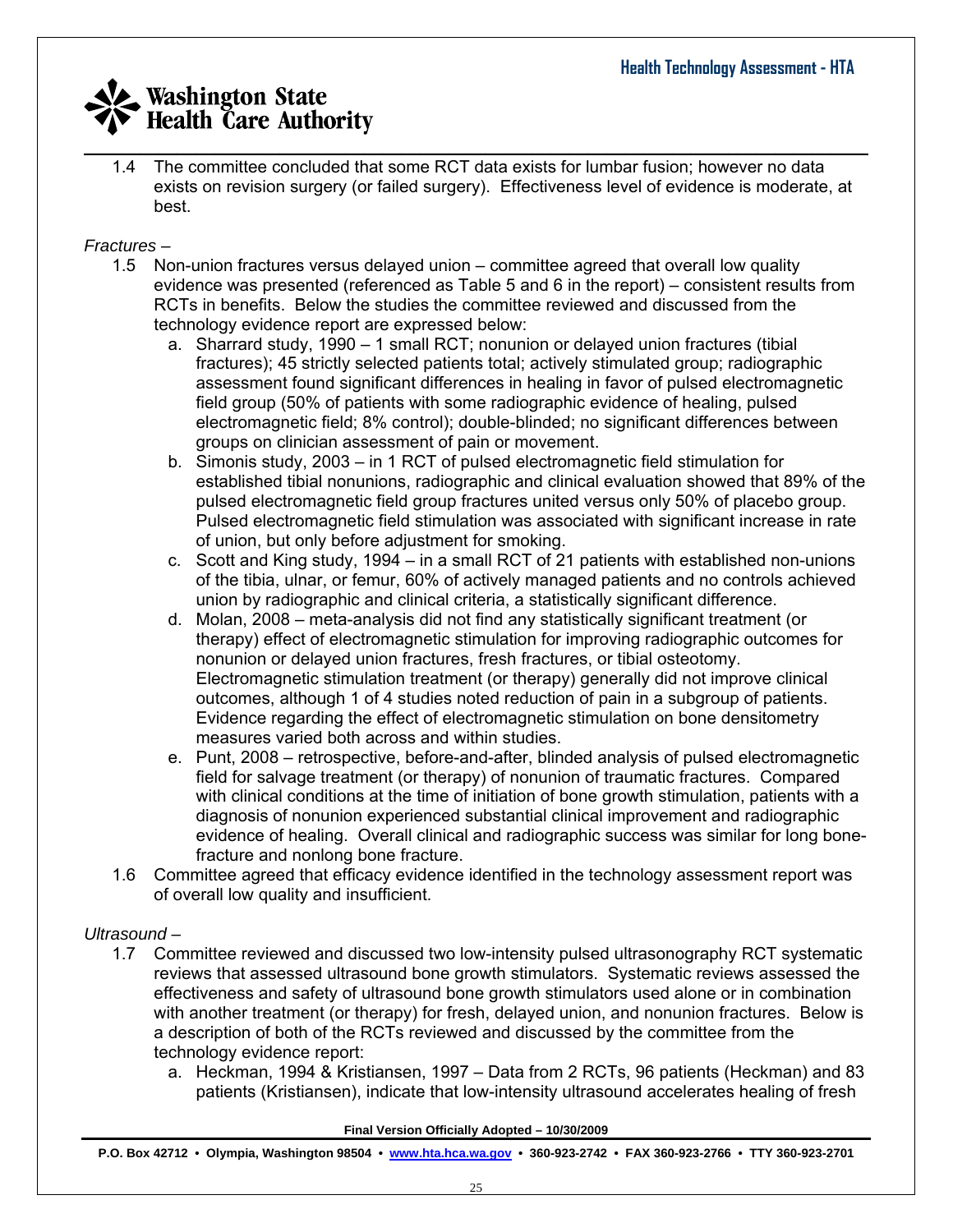tibial shaft and distal radius fractures and decreases incidence of nonunion in tibial fractures in selected patients.

- b. Non-operative versus operative: Busse, 2009 6 reviewed studies with measures of radiographic healing; low-intensity pulsed ultrasonography appears to accelerate healing time by 33.6%. Meta-analysis by type of fracture indicated a significant reduction in healing time with low-intensity pulsed ultrasonography treatment (or therapy) for nonoperative management fresh fractures and bone grafting for nonunions, but not for operative management fresh fractures. However, meta-analysis did not find a significant effect of low-intensity pulsed ultrasonography treatment (or therapy) on functional recovery for any type of fracture, including non-operative management fresh fractures, non-operative management stress fractures, or operative management fresh fractures.
- 1.8 Committee agreed that efficacy evidence identified in the technology assessment report for ultrasound was also of overall low quality, though it included the highest level of evidence of the different stimulator types.

### **1. Evidence about the technology's value and cost-effectiveness**

The committee discussed multiple key factors that were important for consideration in their overall decision on whether the technology has value and is cost-effective. Summary of committee considerations follows.

- 1.9 The committee discussed the evidence report cost information. Articles on cost were available for ultrasound bone growth stimulation for fresh fractures. No economic evaluations for electrical stimulation for the treatment of bone fractures were identified in the literature search. One limitation to the economic articles is that there is low quality effectiveness information.
- 1.10 The Hayes (2003) review included a 2001 systematic review that evaluated the costeffectiveness of low-intensity ultrasound (LIPUS) to treat fresh tibia, radius, and scaphoid fractures. The analysis indicated that the total cost of treatment per patient, incorporating both direct and indirect costs, was higher for ultrasound treatment than for standard non-operative treatment for all three fracture types. Treating fresh fractures with ultrasound was far less cost effective than interventions for other common health problems. At the time of the review, there was insufficient evidence regarding the effectiveness of ultrasound treatment for delayed and nonunion fractures to permit a cost-effectiveness analysis for these indications.
- 1.11 In 2005, Busse, et al. conducted a burden of illness (BOI) study from the perspective of both local government (the Ontario Ministry of Health and Long-Term Care) and society, and concluded that reamed intramedullary nailing was most cost effective. Ultrasound with casting was judged possibly economical, but additional clinical effectiveness and actual cost information was needed.
- 1.12 Washington agency cost data ranged from \$2,800 for ultrasound to \$3,700 for electrical noninvasive.

### **Medicare Decision and Expert guidelines**

Committee reviewed and discussed the Medicare coverage decision and expert guidelines as identified and reported in the technology assessment report.

- Centers for Medicare and Medicaid Services (2005)
	- o *Electrical Noninvasive and Invasive Stimulator device is covered only for the following indications:* 
		- Nonunion of long bone fractures (3 or more months ceased healing, 2 radiographs minimum 90 days apart);

**Final Version Officially Adopted – 10/30/2009**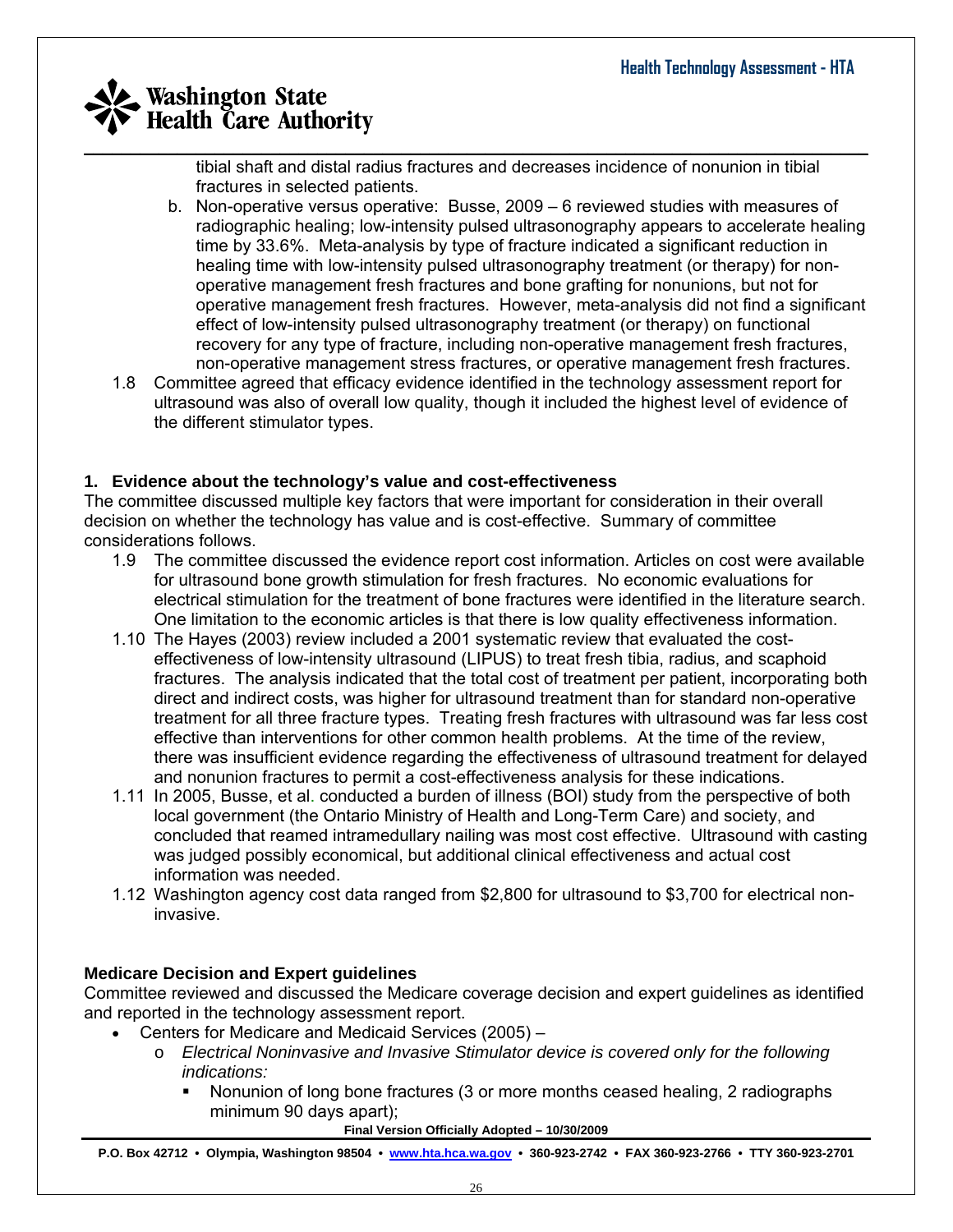- $\_$  , and the set of the set of the set of the set of the set of the set of the set of the set of the set of the set of the set of the set of the set of the set of the set of the set of the set of the set of the set of th Failed fusion, where a minimum of 9 months has elapsed since the last surgery; or adjunct to fusion for patients with a previously failed fusion and high risk of psuedarthrosis;
	- Congenital psuedarthrosis (noninvasive only).
	- o *Ultrasonic stimulator:* 
		- Nonunion confirmed by 2 radiographs minimum 90 days apart and physician statement of no clinical evidence of fracture healing.
	- o *Non Covered Indications:*
		- Nonunion of skull, vertebrae or tumor related;
		- Ultrasonic stimulator fresh, delayed fractures and concurrent use with other noninvasive stimulator.
	- Guidelines two guidelines were stated in the technology assessment evidence report, those included:
		- o American Association of Neurological Surgeons / Congress of Neurological Surgeons (AANS / CNS), 2009, guideline regarding BGS and lumbar fusion – Treatment standard: Insufficient evidence. Treatment guideline: electrical stimulation recommended as an adjunct to spinal fusion for patients at high risk for arthrodesis; PMEF stimulation recommended as adjunct to increase fusion rates in similar patients treated with lumbar interbody fusion procedures.
		- $\circ$  Agency for Healthcare Research and Quality (AHRQ), 2005, evidence review for CMS Overall evidence quality low; treatment effect of device could not be distinguished from possible therapeutic effects of concurrent treatments.

## **Committee Decision**

Based on the deliberations of key health outcomes, the committee decided that it had the most complete information: a comprehensive and current evidence report, public comments, input from a clinical expert, and agency and state utilization information. The committee considered all the evidence and gave greatest weight to the evidence it determined, based on objective factors, to be the most valid and reliable.

The committee concluded unanimously that the current evidence on Bone Growth Stimulators demonstrates that there is sufficient evidence to indicate that the bone growth stimulators are equally safe as alternatives. A majority found that the evidence on Bone Growth Stimulators for all stimulator types and all bone types is unproven as to clinical effectiveness and cost effectiveness based on overall low quality evidence for each indication and stimulator type, though ultrasound for fresh fractures did have the strongest low level of supporting evidence. Key data limitations included the overall available body of evidence was limited to small sample sizes, few studies per indication, no RCT's for some indications, substantial loss to follow up, difficulty separating treatment effect of stimulation from placebo effect or other effects where multiple interventions used, and no assessment of pain or functional outcomes in most studies. Studies of application to fresh fractures were further weakened by the use of radiographic fusion as the only measure of healing. The appropriate clinical and patient oriented endpoints are not clearly identified or agreed upon and the number of surgical interventions avoided is a central question, but not adequately reported.

**Final Version Officially Adopted – 10/30/2009**  However, a National Medicare Coverage Decision exists that is based on CMS' evidence review from 2005 and the committee acknowledged its responsibility to be consistent with Medicare, unless based on its review of the systematic assessment, substantial evidence exists about safety, efficacy, or costeffectiveness to support a contrary determination. The committee found that it did not have significant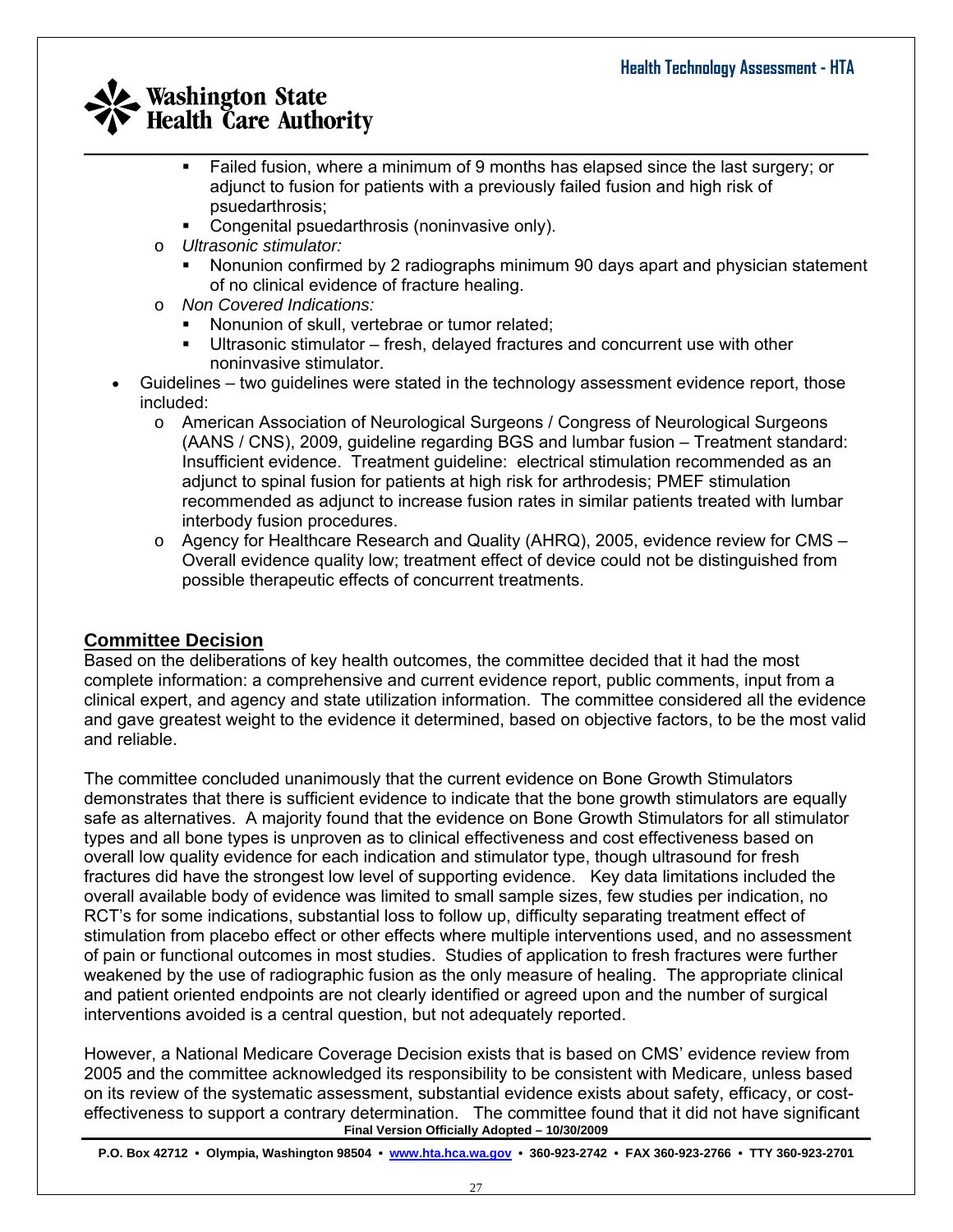evidence to support a contrary determination because evidence about the effectiveness and costeffectiveness are unproven and thus may support CMS' decision, or ultimately when additional evidence is available, may not.

 $\_$  , and the set of the set of the set of the set of the set of the set of the set of the set of the set of the set of the set of the set of the set of the set of the set of the set of the set of the set of the set of th

Given equipoise, a finding of equivalent safety, and a recent and evidence based Medicare national decision, the committee voted to cover Bone Growth Stimulators with conditions equivalent to the national Medicare coverage decision, with one exception. Ultrasonic stimulation for fresh fractures is specifically non-covered in Medicare's policy, however the committee found that the technology assessment report identified the highest level of evidence (though still unproven overall) for this indication and stimulation type, and therefore there is sufficient evidence to include this indication in the covered conditions.

### **Bone Growth Stimulators Vote**

The clinical committee utilized their decision tool to first gauge committee judgment on the status of the evidence in the three primary areas of safety, efficacy, and cost.

Bone Growth Stimulators Evidentiary Votes:

#### **Is there sufficient evidence under some or all situations that Bone Growth Stimulators for Fresh Fractures are:**

|                                         | <b>Unproven</b><br>(no) | <b>Equivalent</b><br>(yes) | Less<br>(yes) | <b>More</b><br>(yes) |
|-----------------------------------------|-------------------------|----------------------------|---------------|----------------------|
| <b>Effective</b>                        | 5                       |                            |               |                      |
| <b>Safe</b>                             |                         | 9                          |               |                      |
| <b>Cost-effective</b><br><b>Overall</b> |                         |                            |               |                      |

**Is there sufficient evidence under some or all situations that Bone Growth Stimulators for Long Bone Non-union:** 

|                                         | <b>Unproven</b><br>(no) | <b>Equivalent</b><br>(yes) | Less<br>(yes) | <b>More</b><br>(yes) |
|-----------------------------------------|-------------------------|----------------------------|---------------|----------------------|
| <b>Effective</b>                        |                         |                            |               | ◠                    |
| <b>Safe</b>                             |                         |                            |               |                      |
| <b>Cost-effective</b><br><b>Overall</b> | 9                       |                            |               |                      |

**Final Version Officially Adopted – 10/30/2009**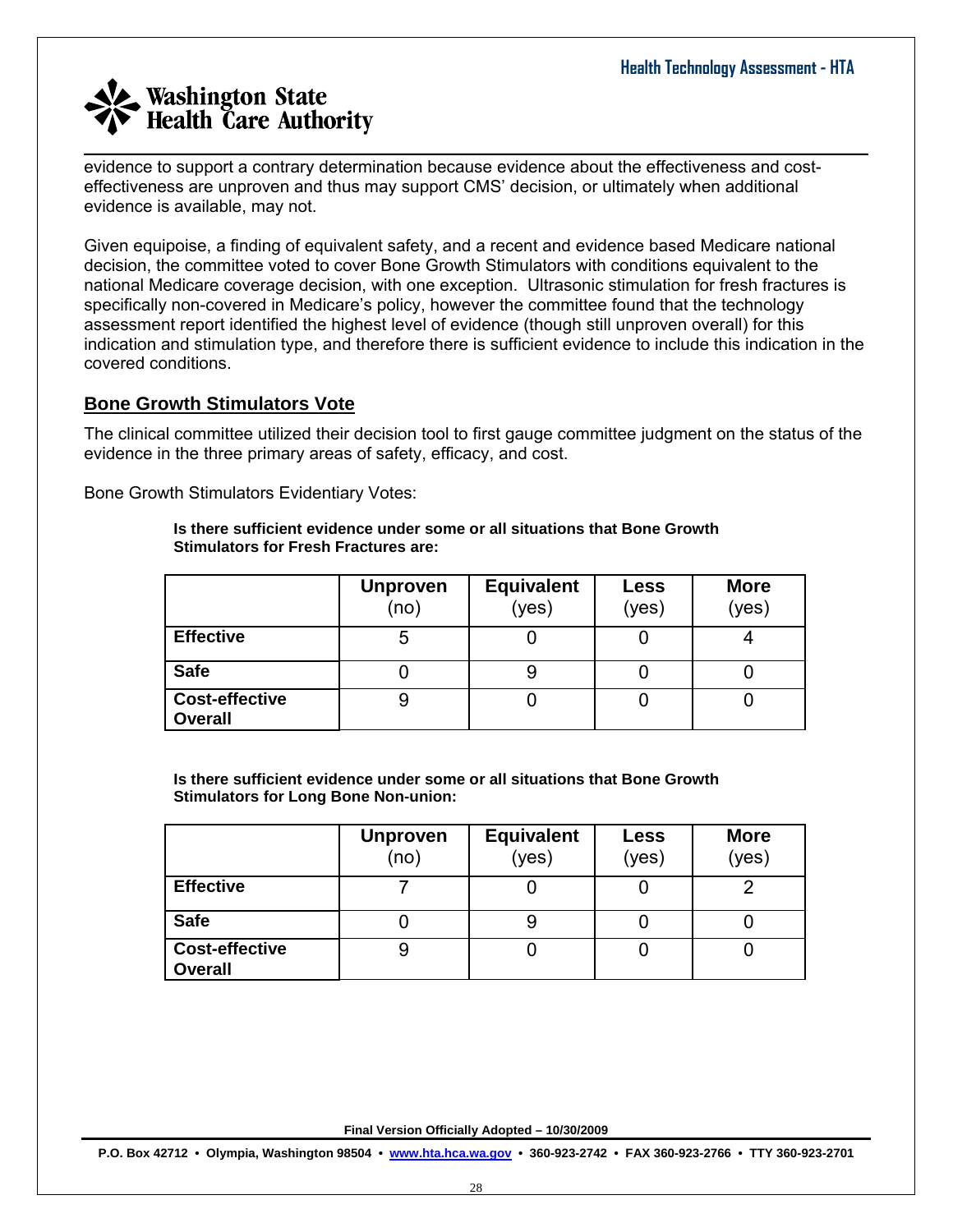

**Is there sufficient evidence under some or all situations that Bone Growth Stimulators for Spinal Fusion:** 

|                                         | <b>Unproven</b><br>(no) | <b>Equivalent</b><br>(yes) | <b>Less</b><br>(yes) | <b>More</b><br>(yes) |
|-----------------------------------------|-------------------------|----------------------------|----------------------|----------------------|
| <b>Effective</b>                        | 9                       |                            |                      |                      |
| <b>Safe</b>                             |                         |                            |                      |                      |
| <b>Cost-effective</b><br><b>Overall</b> | 9                       |                            |                      |                      |

 $\_$  , and the set of the set of the set of the set of the set of the set of the set of the set of the set of the set of the set of the set of the set of the set of the set of the set of the set of the set of the set of th

Bone Growth Stimulators Vote: Based on the evidence provided and the information and comments presented, the committee moved to a vote on coverage.

| <b>HTCC COMMITTEE COVERAGE DETERMINATION</b> |                       |                                   |                                                             |  |  |
|----------------------------------------------|-----------------------|-----------------------------------|-------------------------------------------------------------|--|--|
|                                              | <b>Not</b><br>covered | Covered<br><b>Unconditionally</b> | <b>Covered</b><br><b>Under Certain</b><br><b>Conditions</b> |  |  |
| <b>Bone Growth Stimulators</b>               |                       |                                   | g                                                           |  |  |

 $\triangleright$  Outcome: The committee chair directed HTA staff to prepare a Findings and Decision document on Bone Growth Stimulators reflective of the majority vote for final approval at the next public meeting.

Bone Growth Stimulators are conditionally covered. Conditions for BGS treatment are limited to those in the Medicare National Coverage Decision as of August 2009, with the addition of ultrasonic stimulation for fresh fractures at high risk of non-union.

Medicare National Coverage is summarized below:

- *Electrical Noninvasive and Invasive Stimulator device is covered only for the following indications:*
	- $\checkmark$  Nonunion of long bone fractures (3 or more months ceased healing, minimum of 2 radiographs separated by minimum 90 days prior to start of treatment);
	- $\checkmark$  Failed fusion, where a minimum of 9 months has elapsed since the last surgery; or adjunct to fusion for patients at high risk of psuedarthrosis due to previously failed spinal fusion at the same site;
	- $\checkmark$  Congenital psuedarthrosis (noninvasive only).
- *Ultrasonic stimulator:*
	- $\checkmark$  Nonunion fractures confirmed by 2 sets of radiographs minimum 90 days apart prior to start of treatment with written physician interpretation of no clinically significant evidence of fracture healing.
- Non Covered Indications:
	- $\checkmark$  Nonunion of skull, vertebrae or tumor related;
	- $\checkmark$  Ultrasonic stimulators may not be used concurrently with other non-invasive osteogenic devices
	- $\checkmark$  Ultrasonic stimulators for delayed fractures

*Note: The committee voted 7-2 regarding the specific coverage conditions including the Medicare National Coverage guidelines plus ultrasound for fresh fractures.* 

**Final Version Officially Adopted – 10/30/2009**